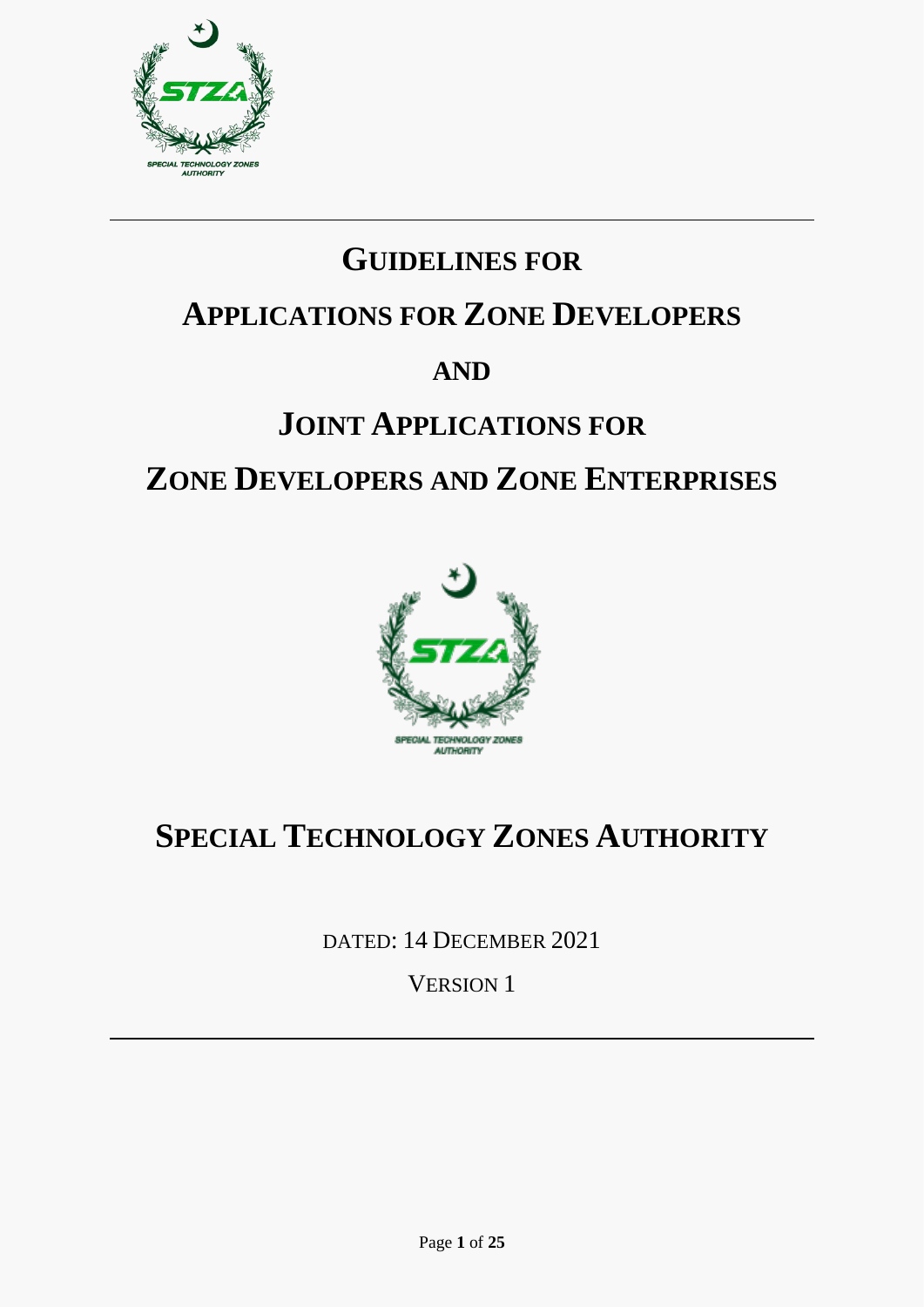

### **GUIDELINES FOR APPLICATIONS FOR ZONE DEVELOPERS & JOINT APPLICATIONS FOR ZONE DEVELOPERS & ZONE ENTERPRISES**

#### **1. INTRODUCTION**

- 1.1. The Special Technology Zones Authority ("**STZA**") is an autonomous statutory body established under the Special Technology Zones Authority Act, 2021 ("**ACT**"). STZA has been mandated to provide institutional and legislative support for the technology sector with internationally competitive and export-oriented structures and seeks to develop an ecosystem, to attract FDI, connect academia, research, and technology industry, increase the productivity and decrease the costs of production through high-tech interventions, intensive innovation and futuristic entrepreneurship, enable job creation, and commercialize technological knowledge. STZA's core strategic objectives are to promote (i) technology transfer, (ii) foreign direct investment, (iii) human capital development, (iv) innovation and entrepreneurship, research and development, (v) job creation, (vi) technology exports, and (vii) technology imports substitution. These objectives will be achieved through creation of Special Technology Zones ("**STZs**") across the country which will host science and technology parks, incubation centers, R&D centers, technology production centers, universities, technical training centers, etc.
- 1.2. Under the Act, STZA has the power to declare and notify zones, develop and approve mechanisms and arrangements for the management and operations of zones, and issue licenses for zone developers, co-zone developers, and zone enterprises. A zone developer is a legal entity licensed by STZA to construct, develop and operate an STZ. A co-zone developer is a legal entity that is licensed by STZA to partner with a zone developer to construct, develop and operate an STZ. A zone enterprise is a legal entity licensed by STZA to invest, operate, function within an STZ.
- 1.3. In line with its licensing function, STZA has notified the Special Technology Zones Authority (Qualification and Approval) Rules, 2021 ("**Rules**"), which outline the procedure for administration of STZs, their institutional framework, and the criteria and procedures for licensing of zone developers and zone enterprises.

#### **2. SPECIAL TECHNOLOGY ZONES IN PAKISTAN**

- 2.1 STZA is geared towards establishing and notifying several STZs throughout Pakistan. STZA intends to establish and notify STZs in various areas of Pakistan depending upon their strategic locations, sizes and benefits. The strategic purpose of establishing STZs is to enable startups, small, medium and large-scale companies to effectively establish operations and enable them to participate and take advantage of the eco-systems created in the STZs.
- **2.2** Under STZA's vision, STZs will include information technology parks, software technology parks, business process outsourcing complexes, R&D facilities, hi-tech manufacturing facilities, and centers of excellence for tech-driven businesses and startups engaged in providing IT  $\&$  ITenabled services (ITeS).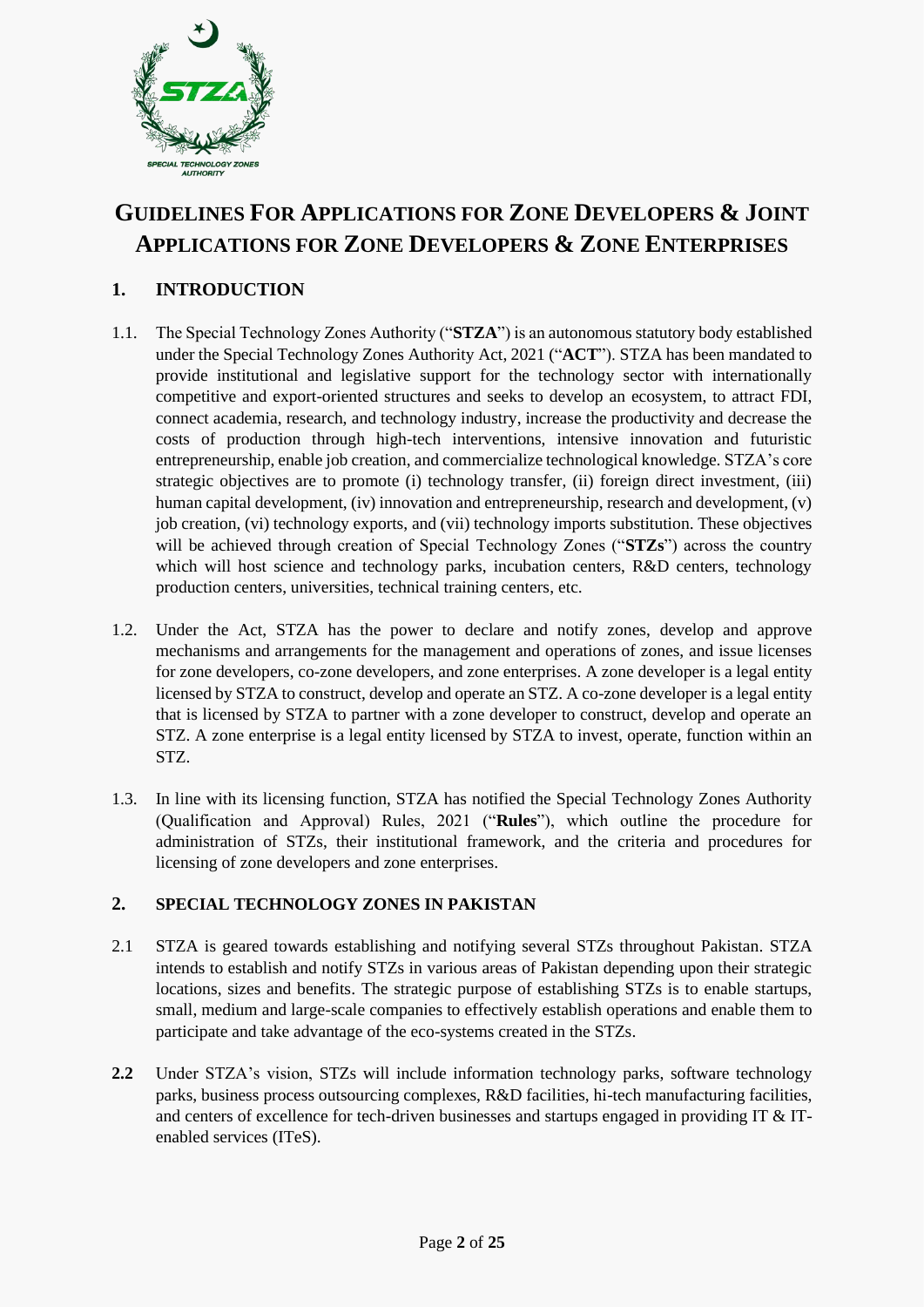

#### **3. TYPES OF APPLICATIONS**

3.1 Applicant may apply for a Zone Enterprise License, a Zone/Co-Zone Developer License, and a Joint Application for both licenses, summarized in the table below:

| <b>APPLICATION MODELS</b>                                                                                                                                                                                                                              | <b>DESCRIPTION</b>                                                                                                                                                                                                                                                                                                                                                                                                                                             |
|--------------------------------------------------------------------------------------------------------------------------------------------------------------------------------------------------------------------------------------------------------|----------------------------------------------------------------------------------------------------------------------------------------------------------------------------------------------------------------------------------------------------------------------------------------------------------------------------------------------------------------------------------------------------------------------------------------------------------------|
| <b>Zone Enterprises</b><br>A Zone Enterprise is Person licensed to operate and<br>manage its business operations in a STZ. A Zone<br>Enterprise may be engaged in various categories of<br>technology related businesses as per the STZA Act,<br>2021. | An application by any person requiring office space in a notified STZ. A Zone<br>Enterprise will be assessed and selected in accordance with the strength of the<br>technology business proposal of the applicant in line with STZA's core strategic<br>objectives.<br>Note: This model is best suited for technology startups and companies that require<br>office space in an STZ and aim to take advantage of the ecosystem in special<br>technology zones. |
| <b>Zone Developers and</b><br><b>Co-Zone Developers</b><br>A Zone Developer is a Person licensed to build,<br>develop, manage and operate a STZ.                                                                                                       | An application by any person for building, operating and managing a facility on a<br>parcel of land, or existing infrastructure, in a notified STZ, or private land qualifying<br>to be notified as an STZ. A Zone Developer will be assessed and selected in accordance<br>with the strength of its financial and technical experience in developing, operating and<br>managing projects, and their alignment with STZA's core strategic objectives.          |
| A Co-Zone Developer is a partner of the Zone<br>Developer, licensed to build, develop, manage and<br>operate a STZ.                                                                                                                                    | A Zone Developer may also invite Co-Zone Developers to build, operate and manage<br>a facility in a notified STZ, in partnership with the Zone Developer. A separate<br>application is required for a Co-Zone Developer License.                                                                                                                                                                                                                               |
|                                                                                                                                                                                                                                                        | A Zone Developer is required to sub-lease the facility to various Zone Enterprises for<br>their business operations, as licensed by STZA.<br>This is a Build, Operate, Manage, and Lease model.                                                                                                                                                                                                                                                                |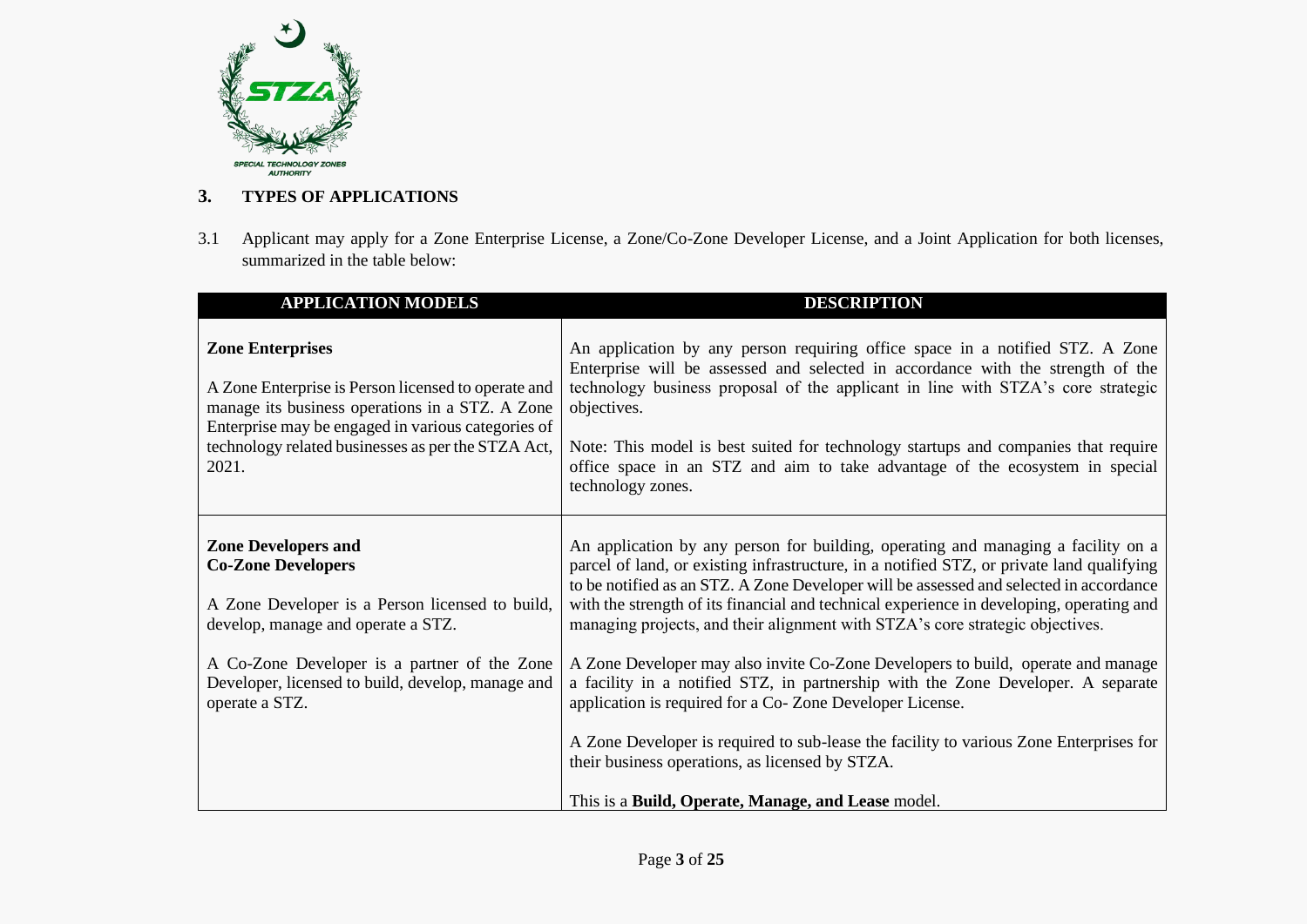

| <b>APPLICATION MODELS</b>                                         | <b>DESCRIPTION</b>                                                                                                                                                                                                                                                                                                                                                                                                                                                                                                                                                |  |
|-------------------------------------------------------------------|-------------------------------------------------------------------------------------------------------------------------------------------------------------------------------------------------------------------------------------------------------------------------------------------------------------------------------------------------------------------------------------------------------------------------------------------------------------------------------------------------------------------------------------------------------------------|--|
|                                                                   | Note: This model is best suited for experienced developers that have the objective of<br>building a facility and providing office space to other technology companies, thus<br>contributing towards creation of an ecosystem in special technology zones.                                                                                                                                                                                                                                                                                                         |  |
| Joint Application by Zone Developers & Zone<br><b>Enterprises</b> | Joint Application: Build, Operate, Manage, Self Utilization<br>1.<br>A joint application by any person to build, manage and operate the STZ and operate<br>the technology business of the Applicant in the STZ.<br>Note: This model is best suited for experienced developers and technology companies,<br>that have the objective of building a purpose-built facility and for their own business<br>use only.                                                                                                                                                   |  |
|                                                                   | Joint Application: Build, Operate, Manage, Self Utilization, Lease<br>A joint application by any person to build, manage and operate the STZ, operate the<br>technology business of the Applicant in the STZ, and lease out portion of the STZ to<br>other licensed Zone Enterprises.<br>Note: This model is best suited for experienced developers and technology companies,<br>that have the objective of building a facility for their own business use, as well as for<br>leasing out the space to other technology companies that would be licensed by STZA. |  |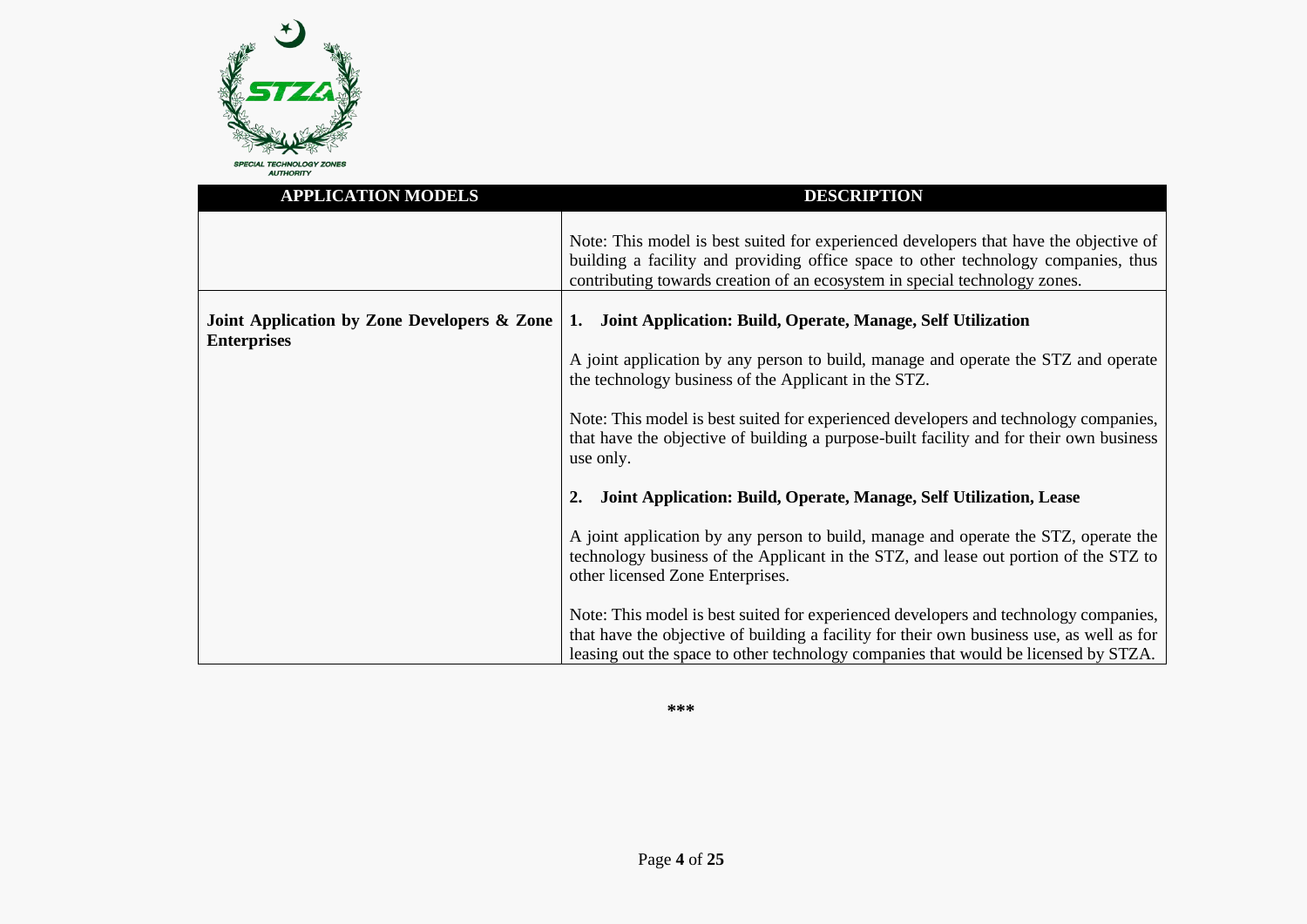

#### **4. GUIDELINES FOR APPLICATIONS**

- 4.1 These Guidelines are for Zone Developers/Co-Zone Developers and Joint Applications only. Separate Guidelines have been prepared for Zone Enterprises, and are available on STZA's website at [www.stza.gov.pk.](http://www.stza.gov.pk/)
- 4.2 STZA is inviting applications for grant of licenses to Zone Developers/Co-Zone Developers, for development, operation, and management of STZs in either of the following categories:
	- (a) Where the Applicant owns a parcel of land equal to or greater than 5 acres;
	- (b) Where the Applicant owns a partial built-up structure or a complete built-up structure equal to or greater than 250,000 sq. ft.; or
	- (c) Where the Applicant intends to develop, operate and manage an area of land in one of the STZs notified by STZA in Pakistan. Please note that the minimum area requirements for notified STZs will be specified for each STZ on a case-to-case basis.
- 4.3 STZA is also inviting Joint Applications for entities that want to carry out the functions of both a Zone Developer and a Zone Enterprise.
- 4.4 Based on the above, an Applicant may apply for the following types of Licenses:
	- (a) Zone Developer: Where the Applicant is desirous of developing, operating and managing an area of land and will lease out office space to Zone Enterprises i.e., technology companies licensed by STZA to operate in an STZ. In this case, the Applicant will be given a license for a Zone Developer only, and will submit an application in accordance with these Guidelines;
	- (b) Zone Developer and Zone Enterprise (Joint Application): Where the Applicant is desirous of developing, operating and managing an area of land and will be utilizing the space for its own technology business, and will also lease out office space to Zone Enterprises i.e., technology companies licensed by STZA to operate in an STZ. In this case, the Applicant will be given a license for both Zone Developer and Zone Enterprise and will submit a joint application in accordance with these Guidelines; or
	- (c) Zone Developer and Zone Enterprise (Joint Application): Where the Applicant is desirous of developing, operating and managing an area of land and will be utilizing the space for his own technology business only without leasing it out to any other Zone Enterprise. In this case, the Applicant will be given a license for both Zone Developer and Zone Enterprise and will submit a joint application in accordance with these Guidelines.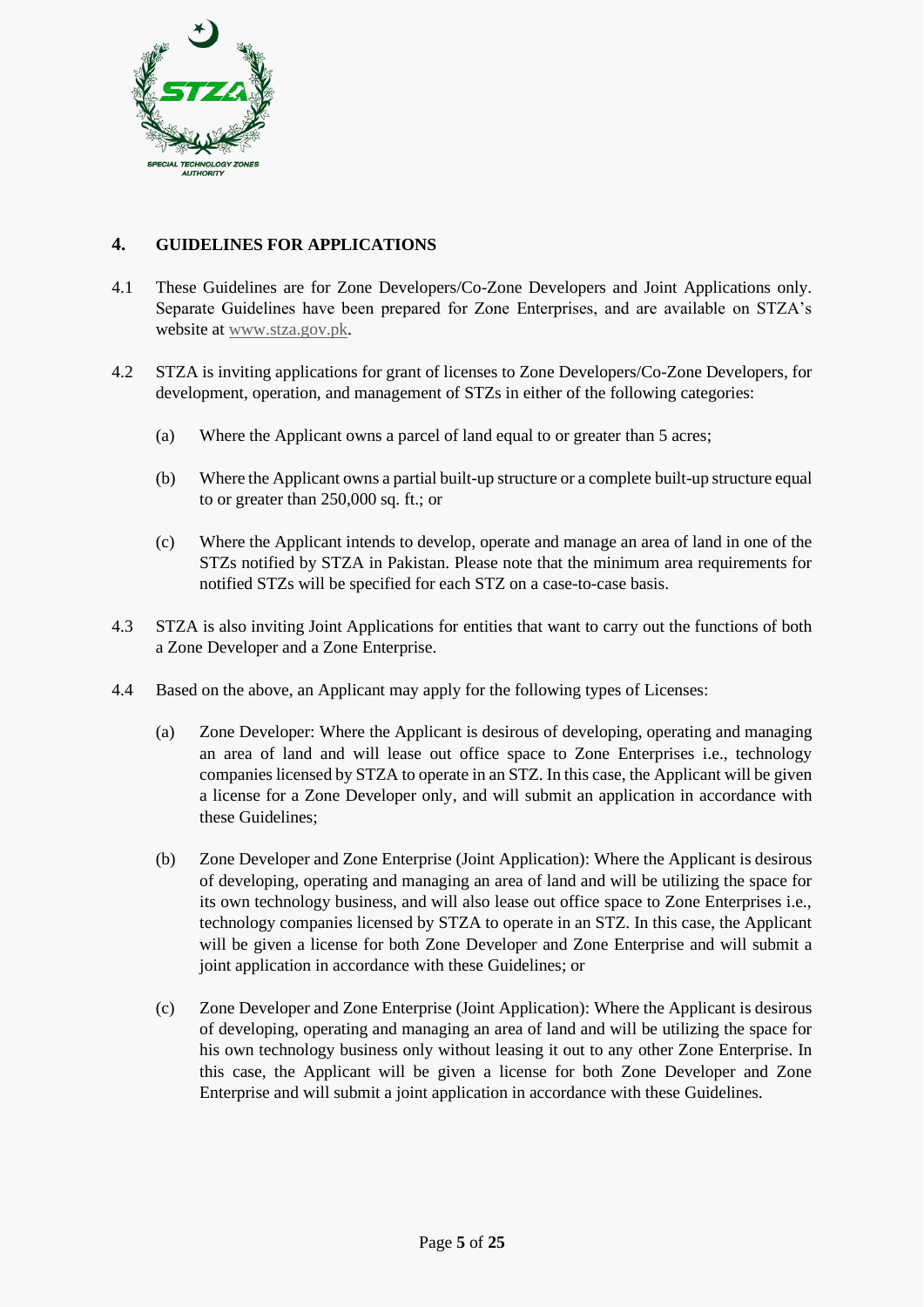

#### 4.5 **Application Documents**

In order to submit an application for a Zone Developer or a Joint Application, the Applicant is required to complete the checklist of documentation provided in this section. Please note that the following guidelines are recommended to be followed and are the bare minimum criterion for the applications, the Applicant is advised to submit documents in furtherance of what has been suggested in this section to further strengthen the application. Prospective Applicants shall be required to complete the following minimum criteria of documentation as part of their application to STZA:

#### (a) Application Cover Letter

The Applicant is required to submit an Application Cover Letter, specifying the land requirements/availability of the Applicant, along with a brief introduction to the Applicant's company. Draft of the Application Cover Letter is available on STZA's website a[t www.stza.gov.pk](http://www.stza.gov.pk/) (would have to be amended as per this document) and annexed herewith as **Annexure A** to this document**.**

#### (b) Application Checklist Matrix

The Application Checklist Matrix must be completed by Applicant and submitted with the application. If any document is missing, the Applicant must specify the reasons in the comments section provided in the Application Checklist Matrix. Additionally, a list of additional documents that may be submitted by the Applicant should also be included in the Application Checklist Matrix by the Applicant. The required format of the Application Checklist Matrix is available on STZA's website at [www.stza.gov.pk](http://www.stza.gov.pk/) (would have to be amended as per this document) and annexed herewith as **Annexure B** to this document**.**

- (c) Sponsor's Company/Applicants Profile including
	- (i) SECP Certified True Copy of the Memorandum and Articles of Association, or Certified True Copies of the Firm Registration Certificate, as applicable;
	- (ii) List of Directors, Partners, as applicable, and copies of CNICs or Passports (in case of foreign directors/partners);
	- (iii) SECP Certified True Copy of the latest Form A of the Company, as applicable; and
	- (iv) NTN Certificate.

Cases where the above is not applicable, the Applicant shall submit its parent statute, rules and regulation along with other relevant authorizations or instruments which enable the Applicant to perform functions and execute projects as required by STZA.

As per the Rules, any Person can apply as a Zone Developer. Pursuant to the Act, a "Person" includes any registered association of persons, consortium, a body corporate formed or incorporated by or under any law in force, company, corporation, society,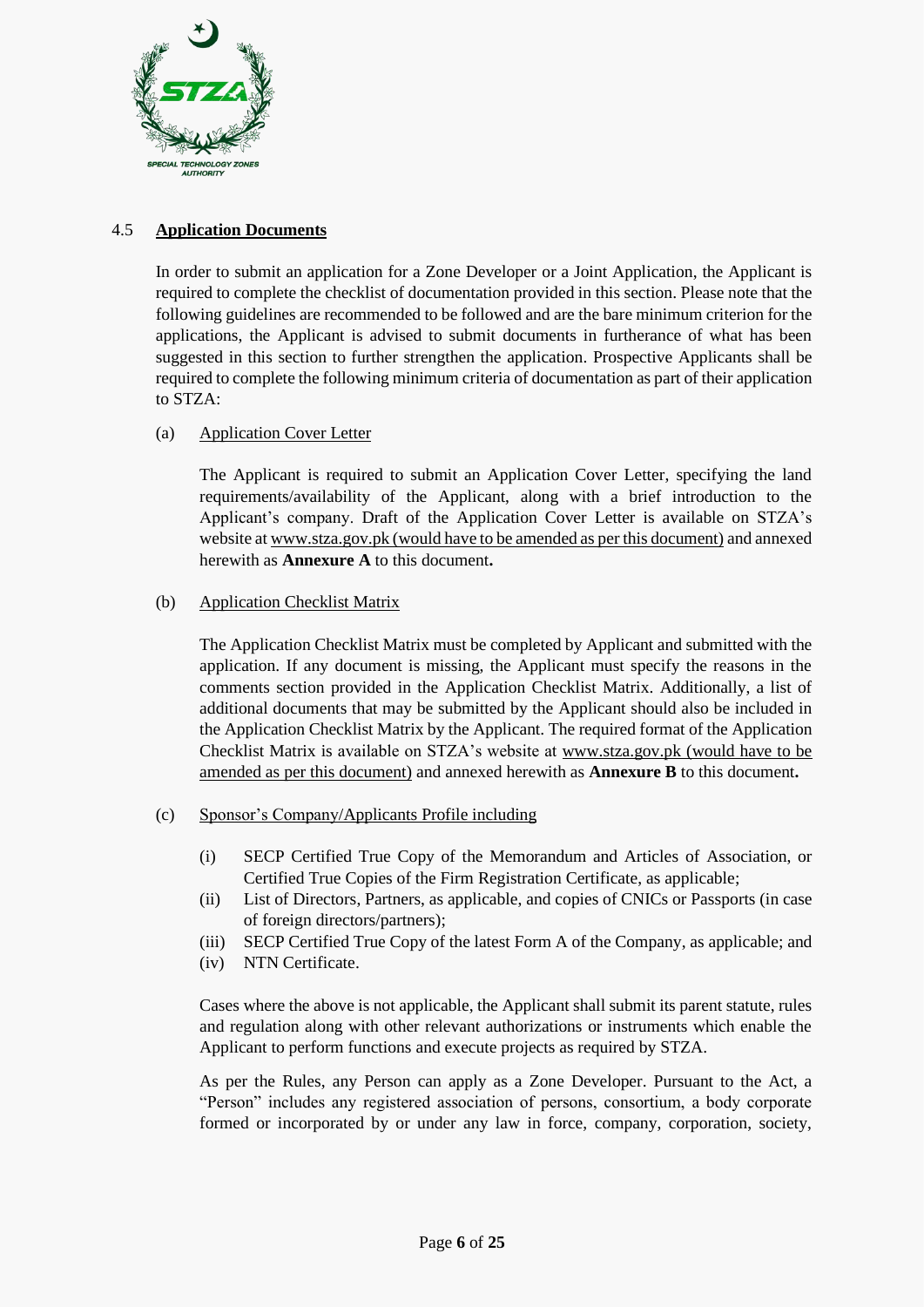

modaraba, Real Estate Investment Trust (REIT), Government, trust, partnership, or any juridical personality and includes the zone developer and zone enterprise.

Under the Rules, STZA may require certain Applicants to incorporate a special purpose company, for specific STZs as notified by STZA. In such cases, at the time of applying to STZA, the Applicant may apply with the profile and experience of the sponsor company, if a special purpose company is not incorporated, provided that the proposed legal structure including shareholding structure and list of directors of the special purpose company must be included in the Business Plan. Upon approval of the application by STZA, incorporation of the special purpose company in line with the approved legal structure shall be a prerequisite to grant of a license.

#### (d) Audited Financial Statements of the Sponsor/Company for the last 3 years

The Applicant shall submit audited financial statements of sponsor/company/firm, as applicable, for the last three (3) years.

- (e) Financial Proposal including but not limited to
	- (i) The cost of land acquisition, and land lease rates, as applicable;
	- (ii) The financing plan, and debt and equity details, for the development and operation of zone; and
	- (iii) Supporting letters from Federal/Provincial/Local Government, Sponsors, Banking Facility Letters, Stamped copy of Bank statements, Income Tax Statement, as applicable.

Additional details relating to the financial proposal are to be specified in the Business Plan.

In case the Applicant is applying with a partial built-up structure or a complete built-up structure equal to or greater than 250,000 sq. ft, the Applicant shall exclude the cost of land acquisition from the financial proposal.

Applicant shall submit a Financial Proposal and have them reviewed and endorsed by an independent financial expert, QCR rated firm, or firm from the list of panel firms notified by STZA from time to time, with evidence attached in the form of an expert report.

- (f) Technical Proposal including
	- (i) Details of the relevant experience of the Applicant including details of at least two (2) successful completion and/or operation certificates for technology and/or infrastructure projects of a similar nature;
	- (ii) Profiles for the proposed management team; and
	- (iii) Details of any foreign or local technical collaboration.

Applicant shall submit a Technical Proposal and have them reviewed and endorsed by an independent financial expert, QCR rated firm, or firm from the list of panel firms notified by STZA from time to time, with evidence attached in the form of an expert report.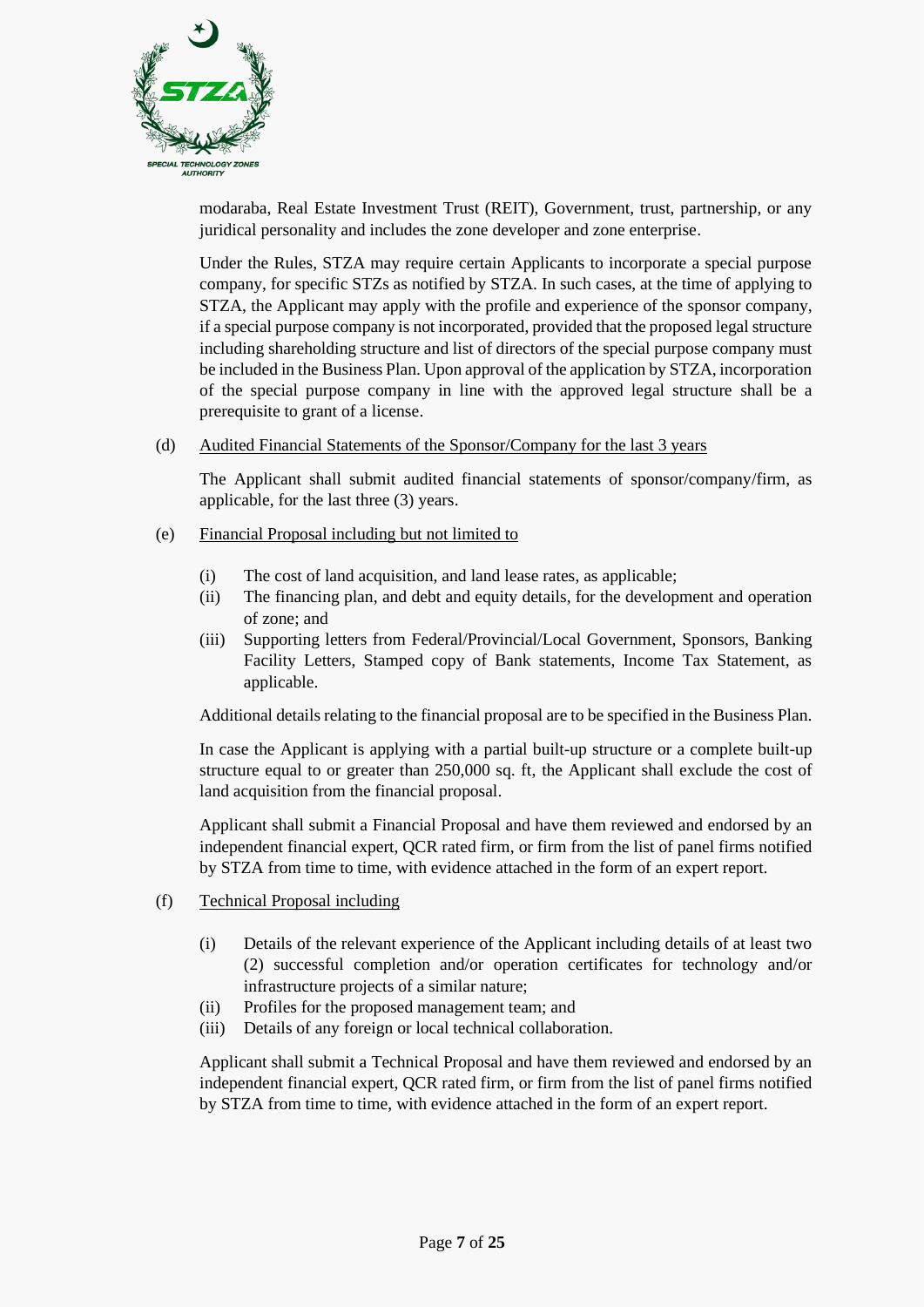

#### (g) Zone Developer Criteria

The Rules of STZA provide for a broad criterion to approve, qualify and evaluate the applications. To further strengthen the applications, the Applicants are advised to refer to the criterion annexed as **Annexure C** to this document and incorporate the criteria and in their application.

#### (h) Business Plan

Guidelines for the Business Plan are available on the website at [www.stza.gov.pk.](http://www.stza.gov.pk/) Applicant shall submit a Business Plans and have them reviewed and endorsed by an independent financial expert, QCR rated firm, or firm from the list of panel firms notified by STZA from time to time, with evidence attached in the form of an expert report. Guidelines are annexed as **Annexure D** to this document**.**

- (i) Zone Development Plan which may include but not limited to:
	- (i) Schematic Master Plan and of the proposed project;
	- (ii) Basic infrastructure development requirements;
	- (iii) The land requirements;
	- (iv) Development and construction plans;
	- (v) Estimated cost of development and construction, and the sources of funds;
	- (vi) In case of existing infrastructure, the Applicant shall provide a Zone Operations and Management Plan along with a proposed plan for the type of businesses and companies intended to occupy space in the STZ.
	- (vii) The Applicant is encouraged to share information regarding the intended certifications of the facility (e.g., green building ratings / LEED) and the specific developments which may enable such a certification.
- (j) Initial Feasibility Study which may include
	- (i) a market-demand assessment;
	- (ii) suitability of the Applicant to support the targeted technological sectors and the required infrastructure and amenities;
	- (iii) financial model of the costs and revenue streams of the Applicant, along with sensitivity analysis; and
	- (iv) economic impact analysis including estimates for job creation, import substitution, research and development, technological development, export generation, and other benefits in line with STZA's mandate. This may be elaborated through projected forecasts for five (5) years for each component based on the manpower required to build, operate and manage the STZ, as applicable, and the type of businesses that are intended to occupy space in the STZ.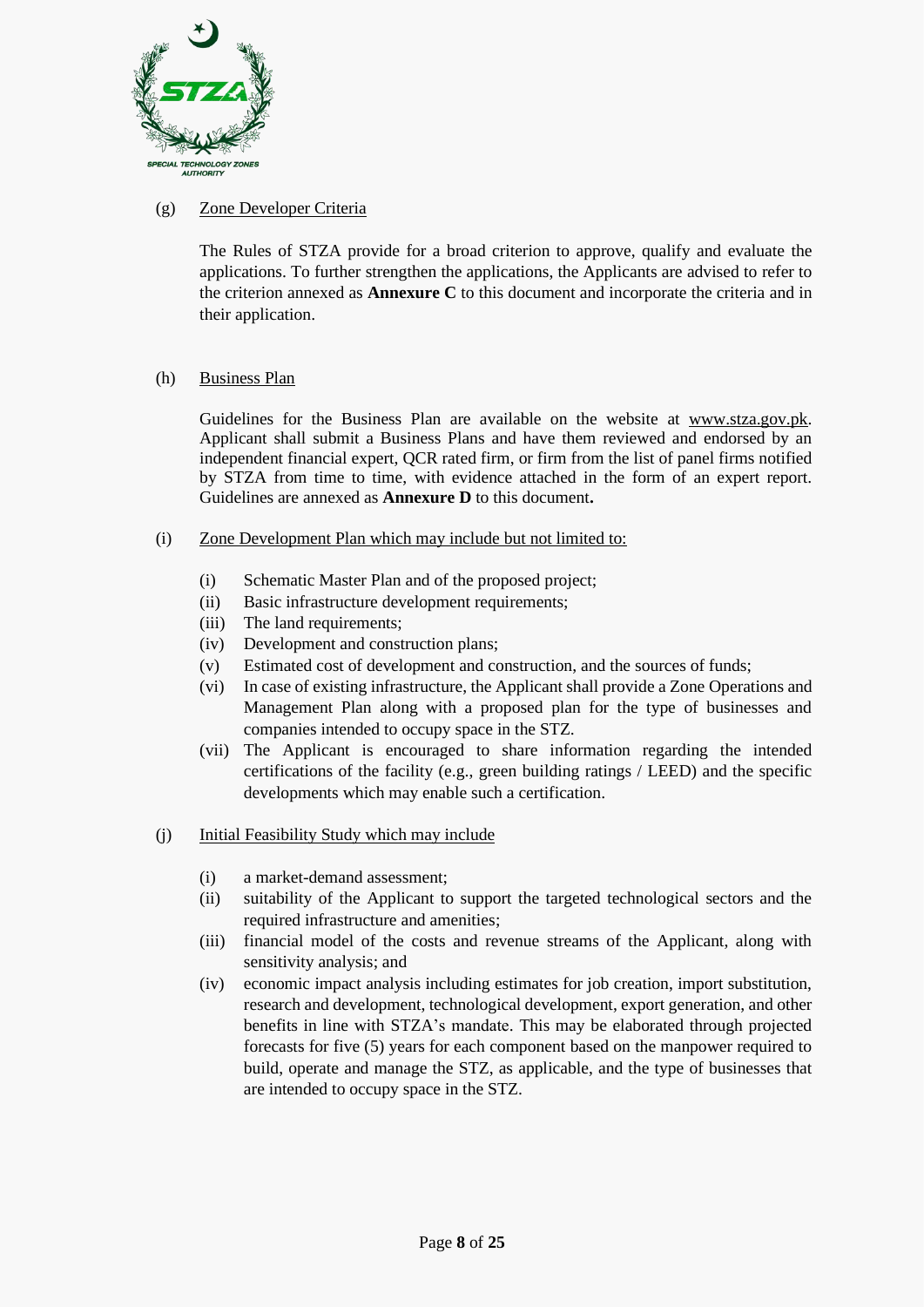

The Initial Feasibility Study must be reviewed and endorsed by QCR rated firm or list of panel firms notified by STZA from time to time, with evidence attached in the form of an expert report.

(k) Authorization Letter of Focal Person and contact details.

This individual shall act as the point of contact for STZA in relation to the Application.

(l) Proof of Paid Application Fee

Payment Guidelines are available on the website at [www.stza.gov.pk.](http://www.stza.gov.pk/) Proof of payments made in favor of STZA shall be annexed with the application and shall be duly mentioned on the Application Checklist Matrix at **Annexure B** to this document. The Payment Guidelines are attached as **Annexure E** to this document**.**

#### 4.6 **Submission of Applications**

Applications shall be submitted on SZTA's website at [www.stza.gov.pk,](http://www.stza.gov.pk/zonedevelopers) along with all supporting documentation. Additionally, two (2) physical copies of the identical online application along with all supporting documentation must be submitted to STZA within five (5) days of submission of the online application; failure to submit physical copies of the application may result in the application being discarded, at the discretion of STZA.

For Islamabad and all Provinces of Pakistan, Applications in physical form should be sent to the following address, unless otherwise specified on STZA's website:

**One Window Department Special Technology Zones Authority 16th Floor, New State Life Tower Blue Area, Islamabad**

The Applicant shall receive an acknowledgement of application from STZA upon receipt of the electronic and physical copies of the application.

If an Applicant is desirous of withdrawing an application, the Applicant shall inform STZA in writing with reasons for such withdrawal, provided that an application can only be withdrawn within a period of 10 (ten) working days from the date of submission of the physical application to STZA, unless otherwise agreed by STZA. Please note that the application fee shall not be refunded in the event of withdrawal of an application.

#### 4.7 **Clarifications and Queries**

STZA has compiled a list of FAQs that are available on the website at www.stza.gov.pk. For any additional clarification, or queries, or in case of any technical difficulties in relation to the application, Applicants can request to arrange in-person meetings with STZA's team or send a written request at [applications@stza.gov.pk.](mailto:applications@stza.gov.pk)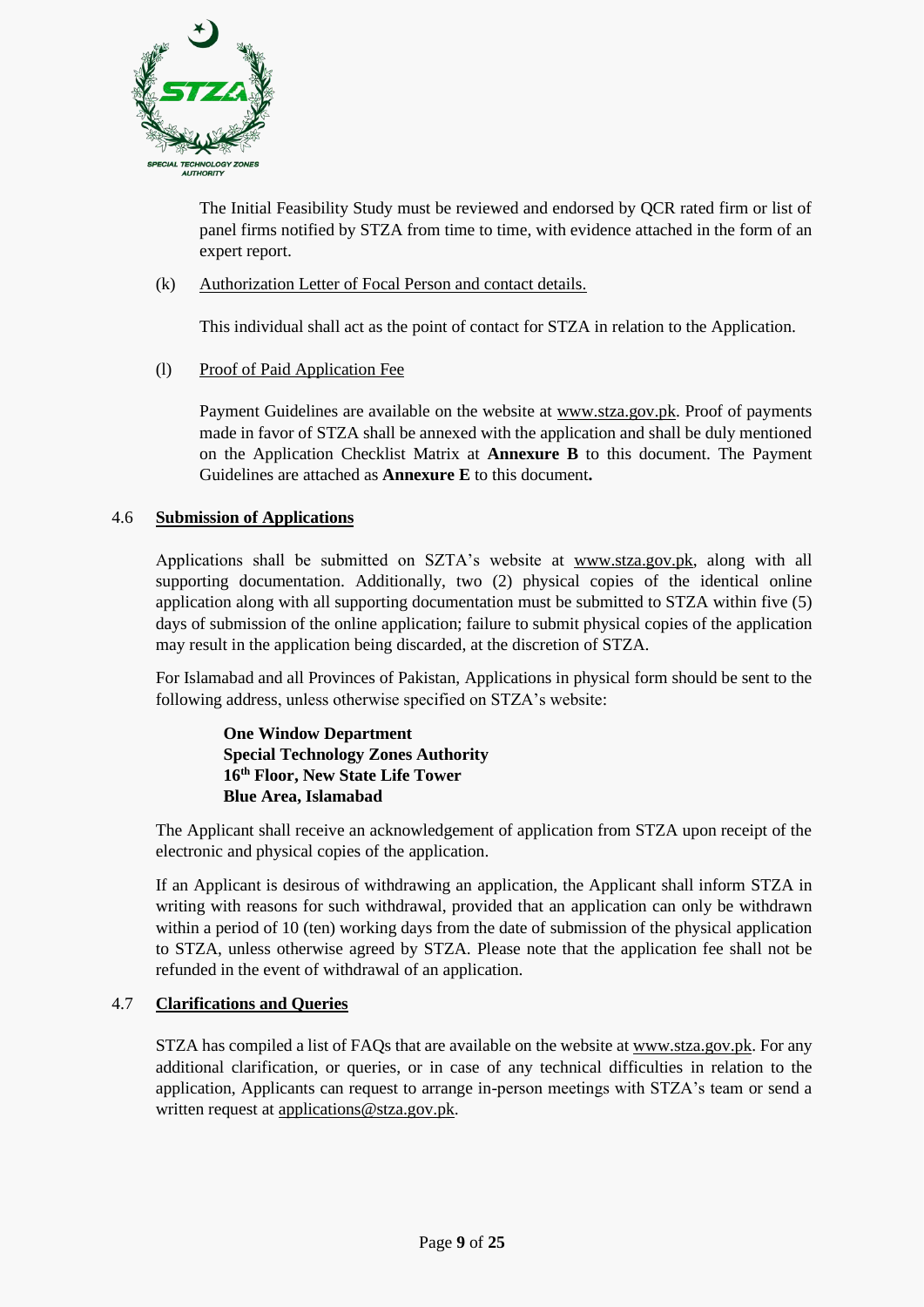

#### **5. GENERAL TERMS AND CONDITIONS**

- 1. The Applicant must read the Special Technology Zones Authority Act, 2021, the STZA (Qualification and Approval) Rules, 2021, and other associated documents as provided on the website, prior to submitting an application.
- 2. The Applicant shall be responsible for submitting a complete application in all respects, in line with the instructions contained herein and on the website.
- 3. The Applicant is responsible for the correctness of the information submitted. If any information is found to be incorrect and/or false, STZA shall have the right to cancel the license and/or take any other action having regard to the circumstances of the case.
- 4. The Applicant shall abide by all conditions (including any bye-laws, notifications, regulations, and rules) as may be issued by STZA or other stakeholders, from time to time. In addition, the Applicant agrees to be bound by all terms and conditions as may be available on the application website from time to time, and any regulations issued by STZA, including any amendments made to them from time to time. The Applicant shall also be responsible for compliance with all applicable laws.
- 5. The Applicant agrees to abide by the decision of STZA in accepting or rejecting the application.
- 6. The Applicant agrees that this document is merely advisory in nature and prescribes a minimum acceptable criterion. The Applicant shall feel free submit additional documents as it deems necessary to further strengthen the application.
- 7. The Applicant acknowledges and agrees that STZA may amend these guidelines from time to time, and any update versions/revisions shall be available on STZA's website.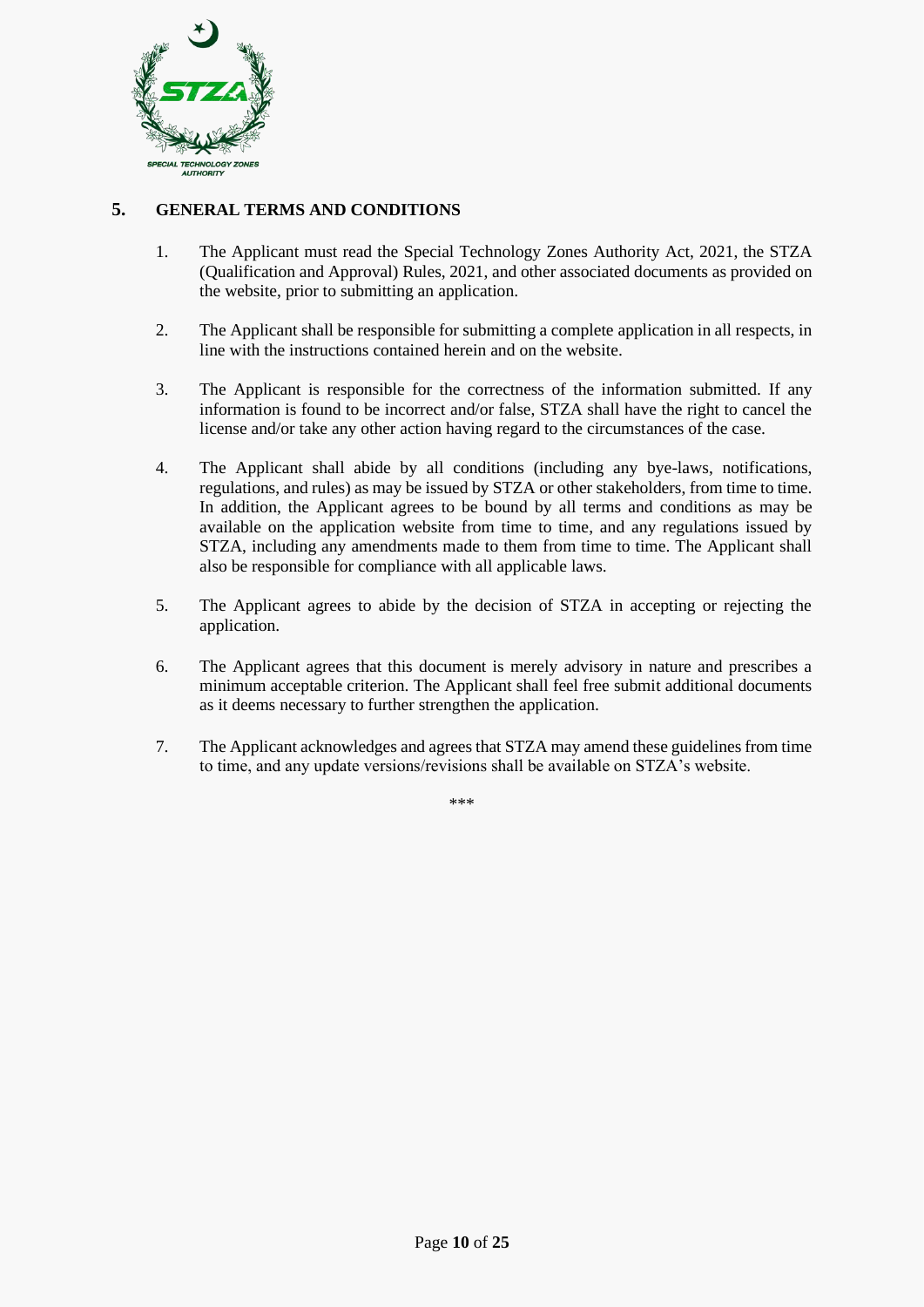

#### **ANNEXURE A**

#### **COVER LETTER/APPLICATION**

[To be Printed on Company Letterhead]

[Insert Date]

 $To^{\ldots}$ 

One Window Operations

Special Technology Zones Authority

16<sup>th</sup> Floor, New State Life Tower

Jinnah Avenue, Blue Area

Islamabad

#### **Subject: APPLICATION FOR A ZONE DEVELOPER [AND ZONE ENTERPRISE]<sup>1</sup> LICENSE**

Dear Sir / Madam,

I [name of focal person], write on behalf of [name of applicant] ("**Applicant**") in relation to the subject matter. I hereby submit this application to the Special Technology Zones Authority ("**STZA**") for grant of the license as a Zone Developer for [{land measuring (insert in acres)} in {insert city}], or {Building measuring (insert in sq. ft.)} located at {insert address} in {insert city}], or [land measuring in {insert in acres} in {insert name of notified STZ}].<sup>2</sup> I shall be utilizing the land for [{leasing office space to Zone Enterprises} or {utilizing office space for my own technology business and for leasing space to Zone Enterprises  $\{$  or  $\{$ utilizing space for my own technology business only  $\}$ .<sup>3</sup>

In this regard, the Applicant hereby undertakes, acknowledges, and agree to the following:

- 1. The Applicant has read and understood the STZA (Qualification and Approval) Rules, 2021, Special Technology Zones Authority Act, 2021, and other associated documents.
- 2. The application is complete in all respects, all required and applicable documents are included, reasoning has been provided if any document is missing, and the instructions contained on the website, and applicable documents have been followed in the preparation of this application.
- 3. If any information is found to be incorrect and/or false, STZA shall have the right to cancel the license and/or take any other action having regard to the circumstances of the case.
- 4. The Applicant shall abide by all conditions (including any bye-laws, notifications, regulations, and rules) as may be issued by STZA and/or the Zone Developer, from time to time. In addition,

<sup>&</sup>lt;sup>1</sup> Delete if not applying for a Joint Application.

<sup>2</sup> Select appropriate category and delete as required.

<sup>&</sup>lt;sup>3</sup> Select appropriate category and delete as required.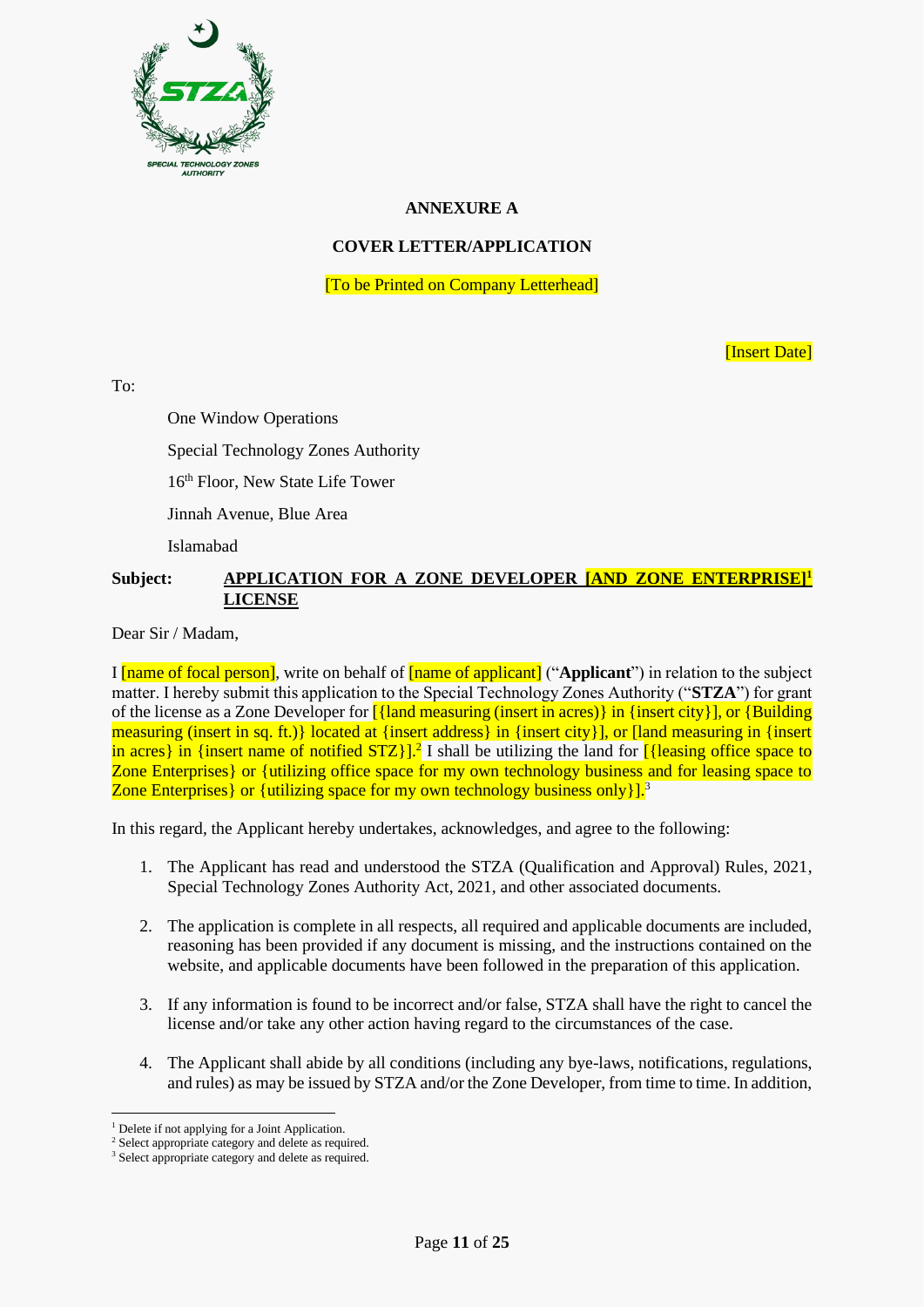

the Applicant agrees to be bound by all terms and conditions available on the application webpage, and any regulations issued by STZA, including any amendments made to them from time to time. The Applicant shall also be responsible for compliance with all applicable laws.

- 5. The Applicant agrees to abide by the decision of STZA in accepting or rejecting the application.
- 6. The above stated statements and attached documents are true and correct to the best of the Applicant's knowledge and belief, and nothing has been concealed therein.

In light of the above, you are requested to issue an acknowledgement for receipt of our application and process our application accordingly. I remain available to provide any further information as may be required.

Sincerely,

[Name of Focal Person] Date: [insert]

\_\_\_\_\_\_\_\_\_\_\_\_\_\_\_\_\_\_\_\_\_\_\_\_\_\_

[Note: The applicant is encouraged to include one or more paragraphs in the Application Cover Letter covering aspects, such as but not limited to: (i) the nature of the business and how the land/office space will be utilized to create value for the knowledge eco-system, (ii) the value proposition of the application in light of STZA's Objectives i.e., enhancing FDI, export-led growth, import substitution, human capacity development, job creation, R&D, transfer of technology, and innovation and entrepreneurship, (iii) the strategic objectives of the Applicant in applying to STZA. The Applicant is requested to clearly elucidate and quantify its commitments, wherever applicable.]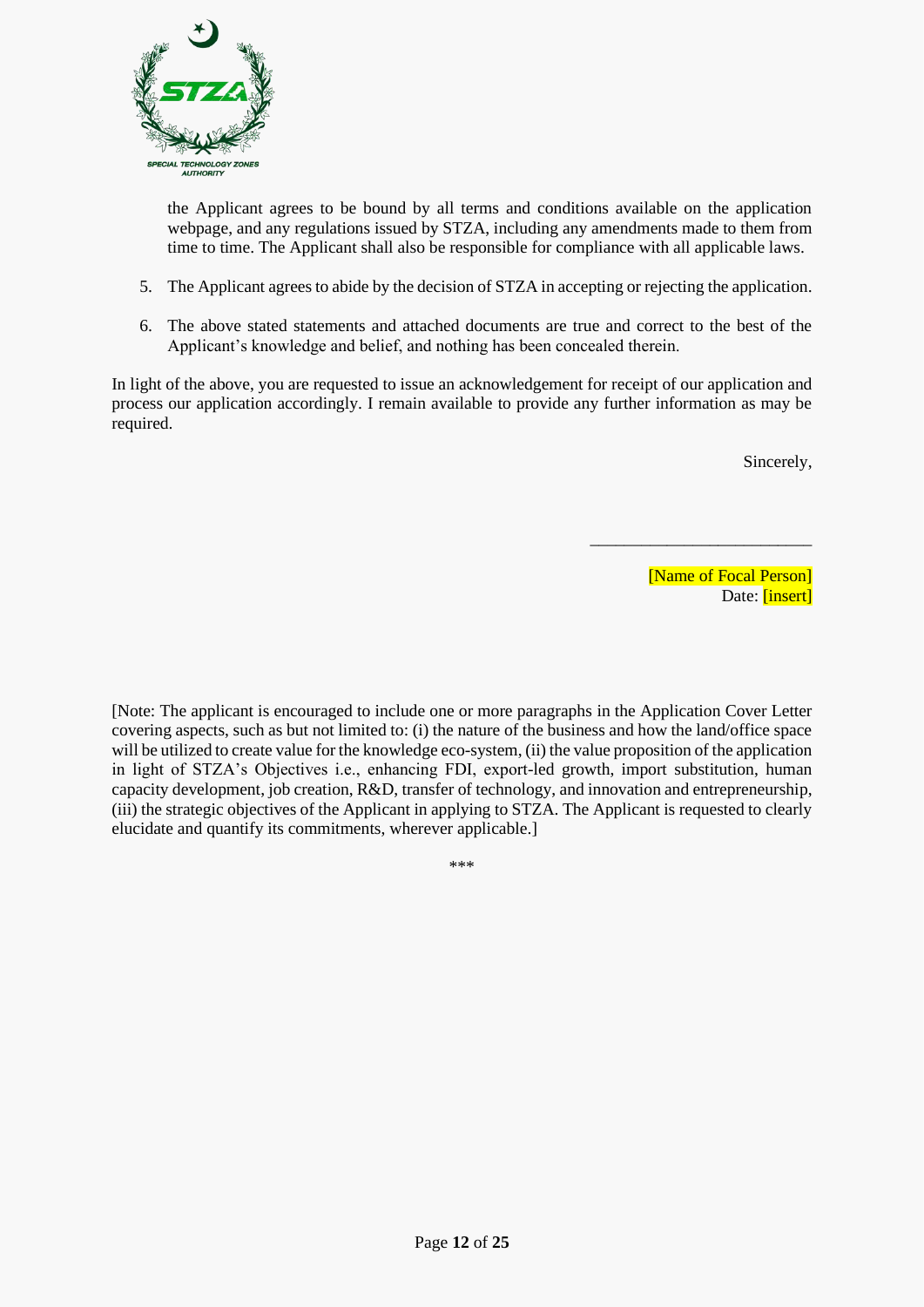

#### **ANNEXURE B**

#### **APPLICATION CHECKLIST MATRIX**

The following documents are required to be submitted along with the application. Please note that the list represents the minimum requirements to process an application. Applicants are encouraged to submit as much documentation as possible in support of their application. Please note that this checklist is in continuation of these guidelines, nothing in this checklist shall be construed to be in derogation of these guidelines.

Kindly complete this checklist and attach a signed copy with the application.

| <b>S. NO.</b> | <b>REQUIREMENT/ DOCUMENT</b>                                                                                                                                                                                                                                                                                                                                                                                                                                                                                                                                                                   | TICK V | <b>COMMENTS</b><br>(Explanation as to why<br>a document is not<br>being submitted -<br>Estimated time for<br>submission of missing<br>documents) |
|---------------|------------------------------------------------------------------------------------------------------------------------------------------------------------------------------------------------------------------------------------------------------------------------------------------------------------------------------------------------------------------------------------------------------------------------------------------------------------------------------------------------------------------------------------------------------------------------------------------------|--------|--------------------------------------------------------------------------------------------------------------------------------------------------|
| 1.            | <b>Application Cover Letter</b>                                                                                                                                                                                                                                                                                                                                                                                                                                                                                                                                                                |        |                                                                                                                                                  |
| 2.            | <b>Application Checklist Matrix</b>                                                                                                                                                                                                                                                                                                                                                                                                                                                                                                                                                            |        |                                                                                                                                                  |
| 3.            | Sponsor's Company Profile including<br>(i)<br>SECP Certified True Copy of the<br>Memorandum<br>and<br>Articles<br>of<br>Association, or Certified True Copies<br>of the Firm Registration Certificate,<br>as applicable;<br>List of Directors, Partners,<br>(ii)<br>as<br>applicable, and copies of CNICs or<br>(in case of foreign<br>Passports<br>directors/partners);<br>SECP Certified True Copy of the<br>(iii)<br>latest Form A of the Company<br><b>NTN</b> Certificate<br>(iv)<br>Cases where the above is not applicable, the<br>applicant shall submit its parent statute, rules and |        |                                                                                                                                                  |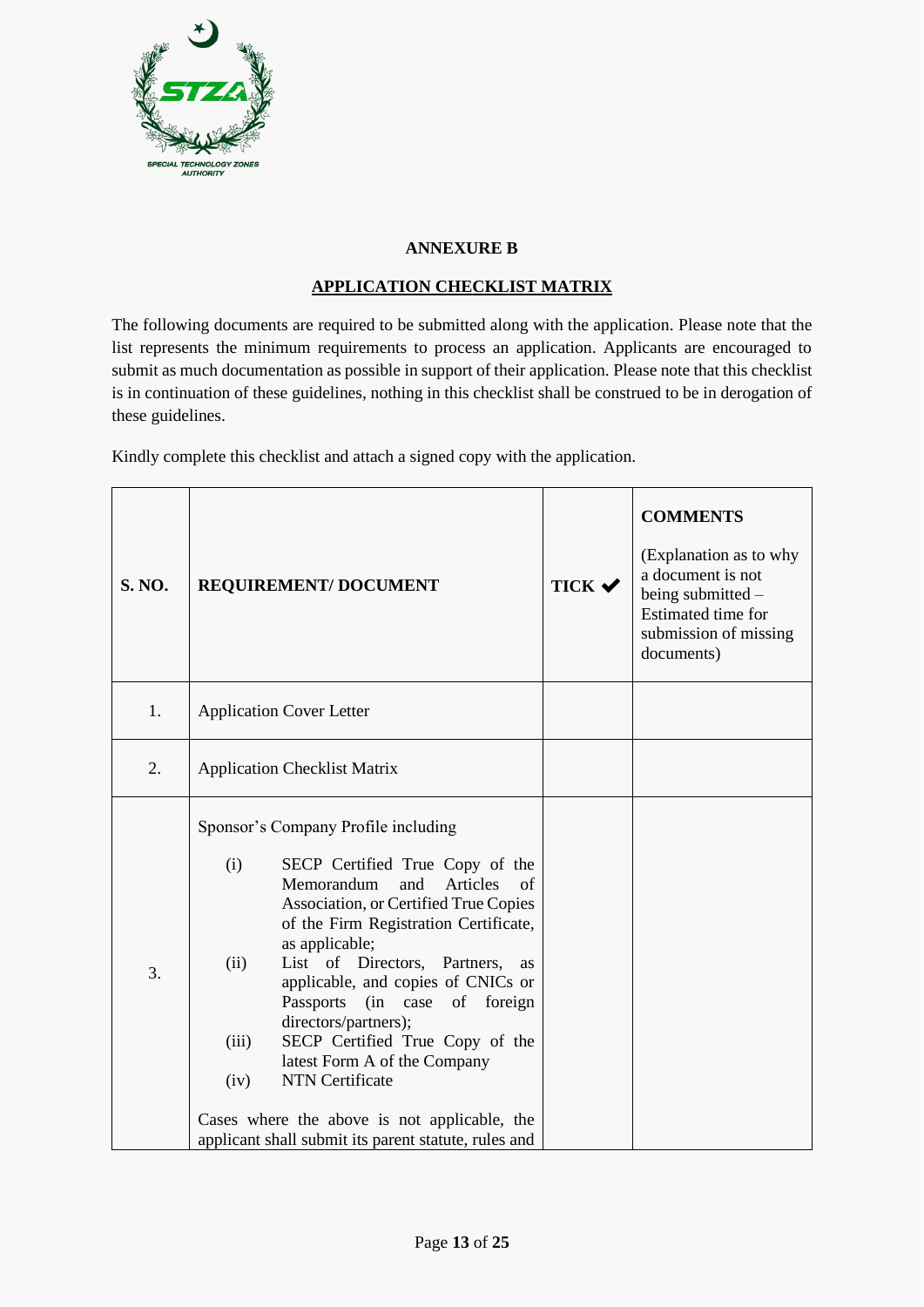

| <b>S. NO.</b>    | <b>REQUIREMENT/DOCUMENT</b>                                                                                                                                                        | TICK $\checkmark$ | <b>COMMENTS</b><br>(Explanation as to why<br>a document is not<br>being submitted -<br>Estimated time for<br>submission of missing<br>documents) |
|------------------|------------------------------------------------------------------------------------------------------------------------------------------------------------------------------------|-------------------|--------------------------------------------------------------------------------------------------------------------------------------------------|
|                  | with<br>regulations<br>along<br>other<br>relevant<br>authorizations or instruments which enable the<br>applicant to perform functions and execute<br>projects as required by STZA. |                   |                                                                                                                                                  |
| $\overline{4}$ . | Audited Financial Statements of the<br>Company/Sponsors for the last 3 years, as<br>applicable                                                                                     |                   |                                                                                                                                                  |
| 5.               | <b>Financial Proposal</b>                                                                                                                                                          |                   |                                                                                                                                                  |
| 6.               | <b>Technical Proposal</b>                                                                                                                                                          |                   |                                                                                                                                                  |
| 7.               | <b>Business Plan</b>                                                                                                                                                               |                   |                                                                                                                                                  |
| 8.               | Zone Development Plan                                                                                                                                                              |                   |                                                                                                                                                  |
| 9.               | <b>Initial Feasibility Study</b>                                                                                                                                                   |                   |                                                                                                                                                  |
| 10.              | Authorization Letter of Focal Person and contact<br>details                                                                                                                        |                   |                                                                                                                                                  |
| 11.              | Proof of Paid Application Fee                                                                                                                                                      |                   |                                                                                                                                                  |
| 12.              | <b>Additional Documents</b><br><b>Built-up Properties/Structures</b><br>Land title documents where applicable<br>Allotment letters                                                 |                   |                                                                                                                                                  |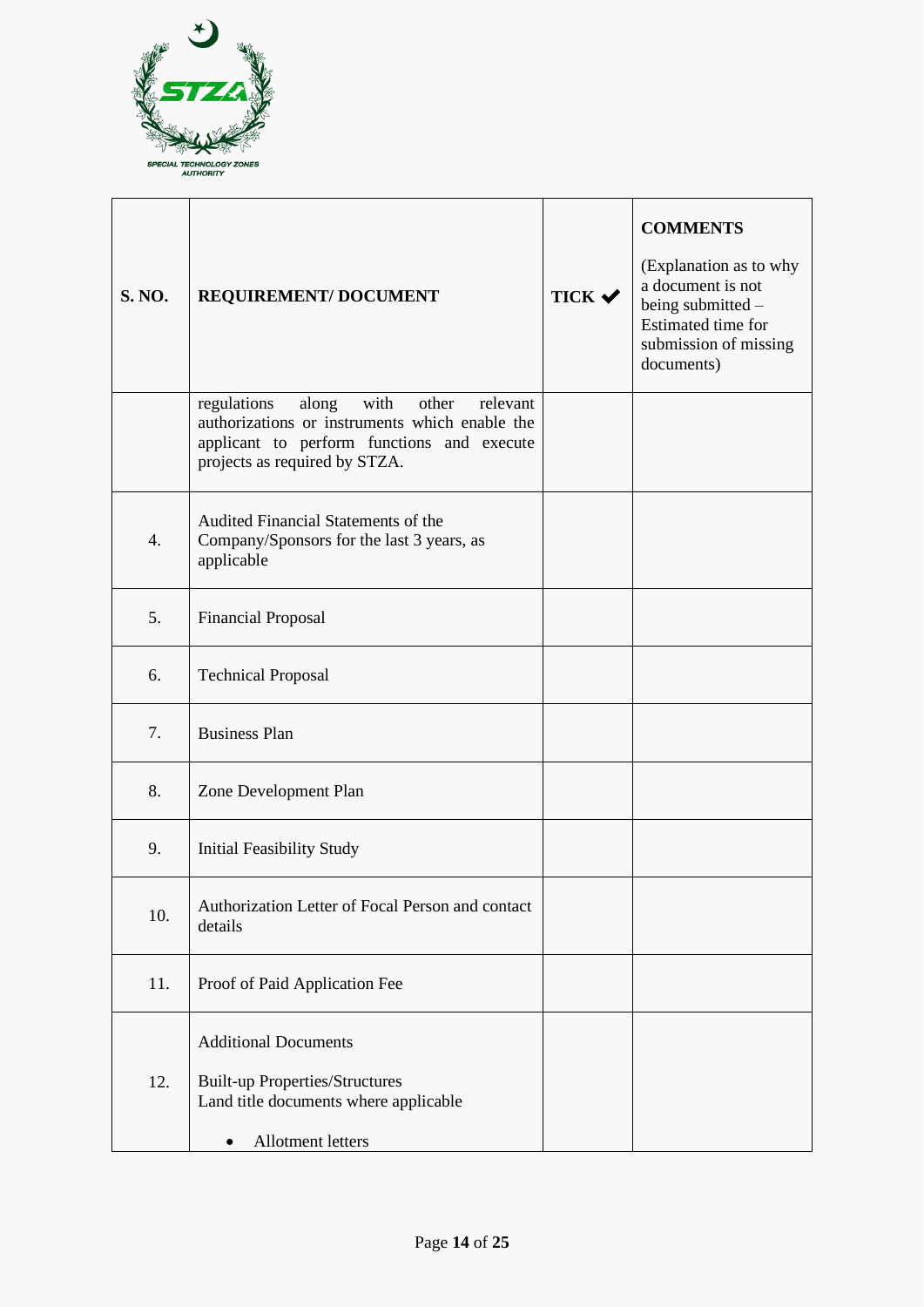

| <b>S. NO.</b> | <b>REQUIREMENT/DOCUMENT</b>                                                                                                                                                                                                                                                                                                                                                                                                                                                                                                                                                      | TICK $\checkmark$ | <b>COMMENTS</b><br>(Explanation as to why<br>a document is not<br>being submitted $-$<br>Estimated time for<br>submission of missing<br>documents) |
|---------------|----------------------------------------------------------------------------------------------------------------------------------------------------------------------------------------------------------------------------------------------------------------------------------------------------------------------------------------------------------------------------------------------------------------------------------------------------------------------------------------------------------------------------------------------------------------------------------|-------------------|----------------------------------------------------------------------------------------------------------------------------------------------------|
|               | Possession certificates<br>$\bullet$<br>Lease agreements<br>Land registry<br>Non-encumbrance Certificate (NEC)<br>Ownership of Land:<br>1. Individual<br>2. Company<br>3. Firm<br>4. Investors<br>Shareholder patterns in ownership of<br>$\bullet$<br>land<br>Approvals of buildings from<br>regulators/NOCs<br>Completion certificates, if applicable<br>Any restrictions in place regarding<br>construction.<br>Pending/Decided matters adjudicated<br>$\bullet$<br>before Regulators or Courts<br>Pending dues with regulators or<br>otherwise<br>Pending show-cause notices |                   |                                                                                                                                                    |
| 13.           | Any other additional documents to be listed here                                                                                                                                                                                                                                                                                                                                                                                                                                                                                                                                 |                   |                                                                                                                                                    |

[Name of focal person] Date: *[insert* 

\_\_\_\_\_\_\_\_\_\_\_\_\_\_\_\_\_\_\_\_\_\_\_\_\_\_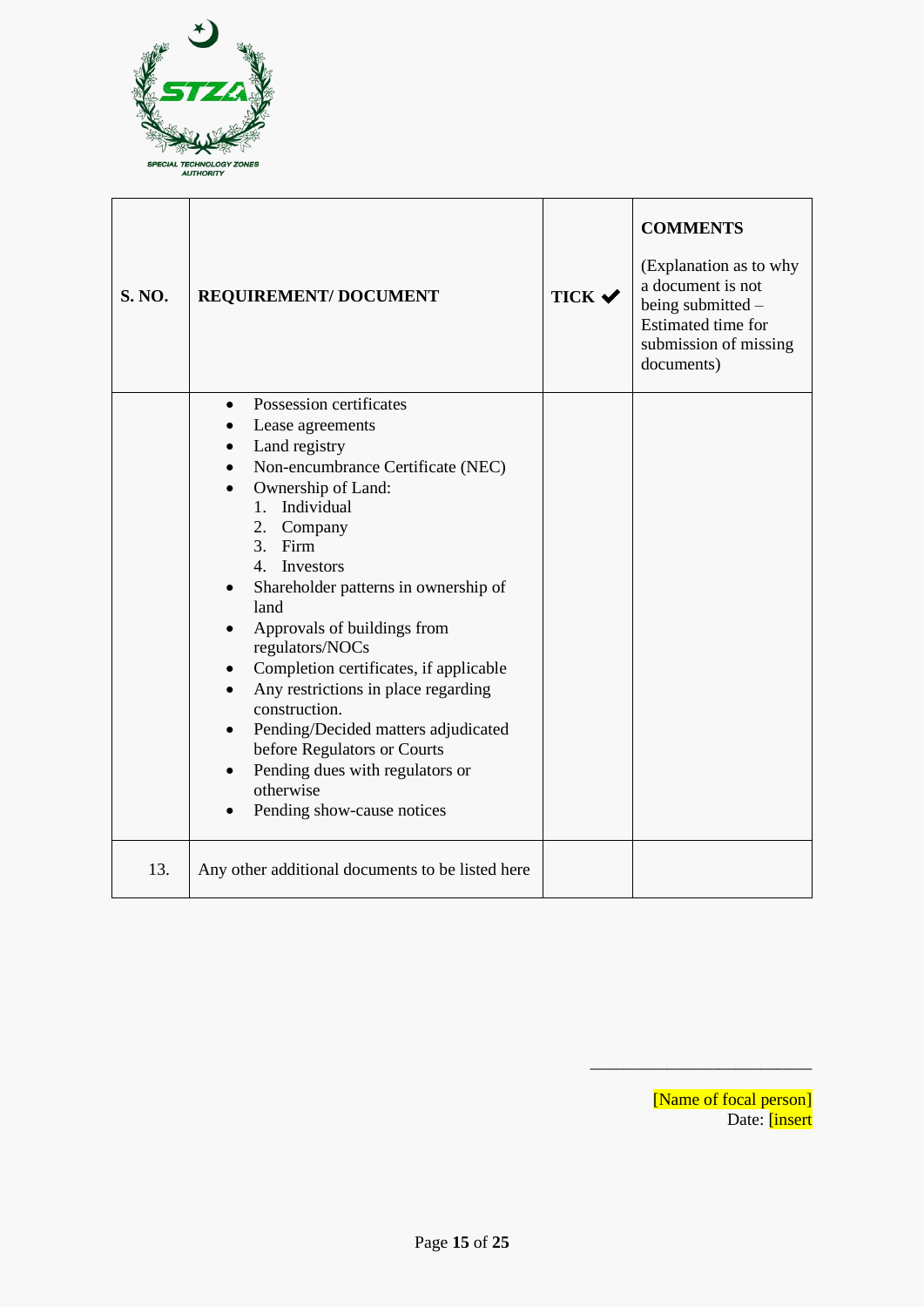

#### **ANNEXURE C**

#### **APPROVAL CRITERIA FOR ZONE DEVELOPERS**

The following criteria may be used for approval of applicant as a zone developer of a STZ, as specified in the Rules:

- (a) Financial and technical strength of the applicant related to the proposed STZ Category.
- (b) The applicant may preferably furnish at least two (2) successful completion and/or operation certificates for technology and infrastructure projects of similar nature.
- (c) The modes of development of STZ including but not limited to Build Operate Transfer (BOT), Build Operate Own (BOO), Build Own Operate Transfer (BOOT), Engineering Procurement and Construction (EPC), EPC with Financing, Public-Private Partnership Models, Joint Ventures, or any other model acceptable under the laws of Pakistan etc.
- (d) The zone developer, where required, shall provide Master Plan, Development Plan, Marketing Plan, Financial Plan and Management Plan.
- (e) An Initial Feasibility.
- (f) Last 3 years audited financial statements, if applicable.
- (g) The zone developer shall be a legal entity incorporated under the laws of Pakistan as a special purpose company.
- (h) Any other criteria as may be prescribed by the Approvals Committee.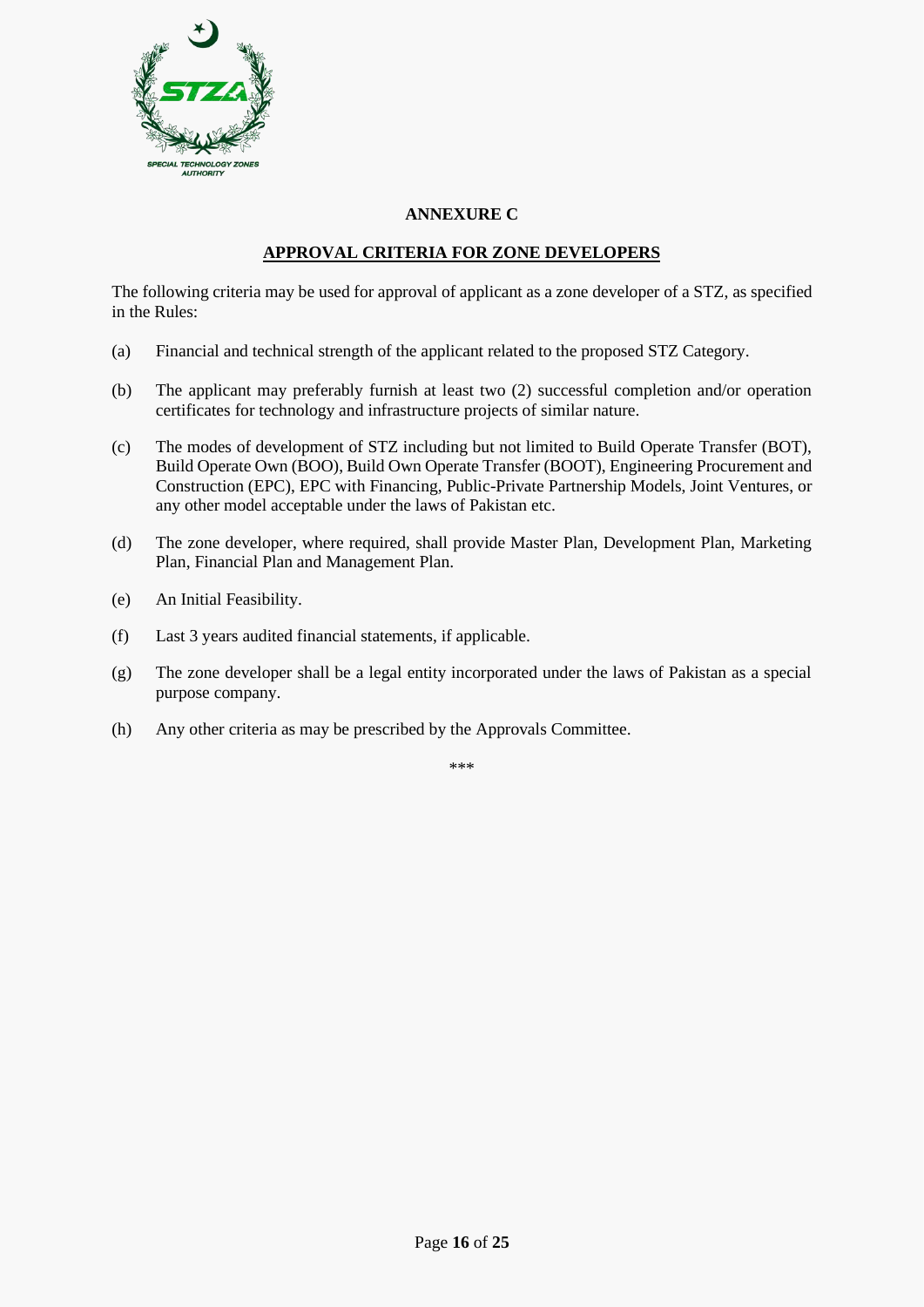

#### **QUALIFICATION CRITERIA FOR ZONE DEVELOPMENT**

The following criteria may be used as qualification criteria for zone development of a STZ, as specified in the Rules:

- (a) STZ shall have minimum size of 5 acres of land or 250,000 square feet of covered contiguous area and may be new, existing or expansion of an existing STZ.
- (b) The STZ, shall be developed in accordance with the STZ categories for the purpose of economic activity in terms of export-led growth, import substitution, Foreign Direct Investment, job creation, technology development, research and development, technology transfer, high end technology skills development and other performance indicators and strategic objectives of the Authority.
- (c) STZ will not target any technology or product which is banned in Pakistan.
- (d) Zone application shall be in conformity with the provisions of the applicable documents.
- (e) The zone developer will be obliged to take all necessary approvals to start construction activities within six months of signing of development agreement and complete zone development within the time prescribed in the development agreement.
- (f) The zone developer(s) to be engaged for the particular STZ shall be a body incorporated under the laws of Pakistan.
- (g) The Memorandum and Articles of Association of the zone developer shall comply with the objectives of the proposed STZ.
- (h) The title of the land shall be legally or equitably vested in or contractually licensed/leased to the zone developer.
- (i) The land shall not under any circumstances be used for any purpose other than that prescribed in the license.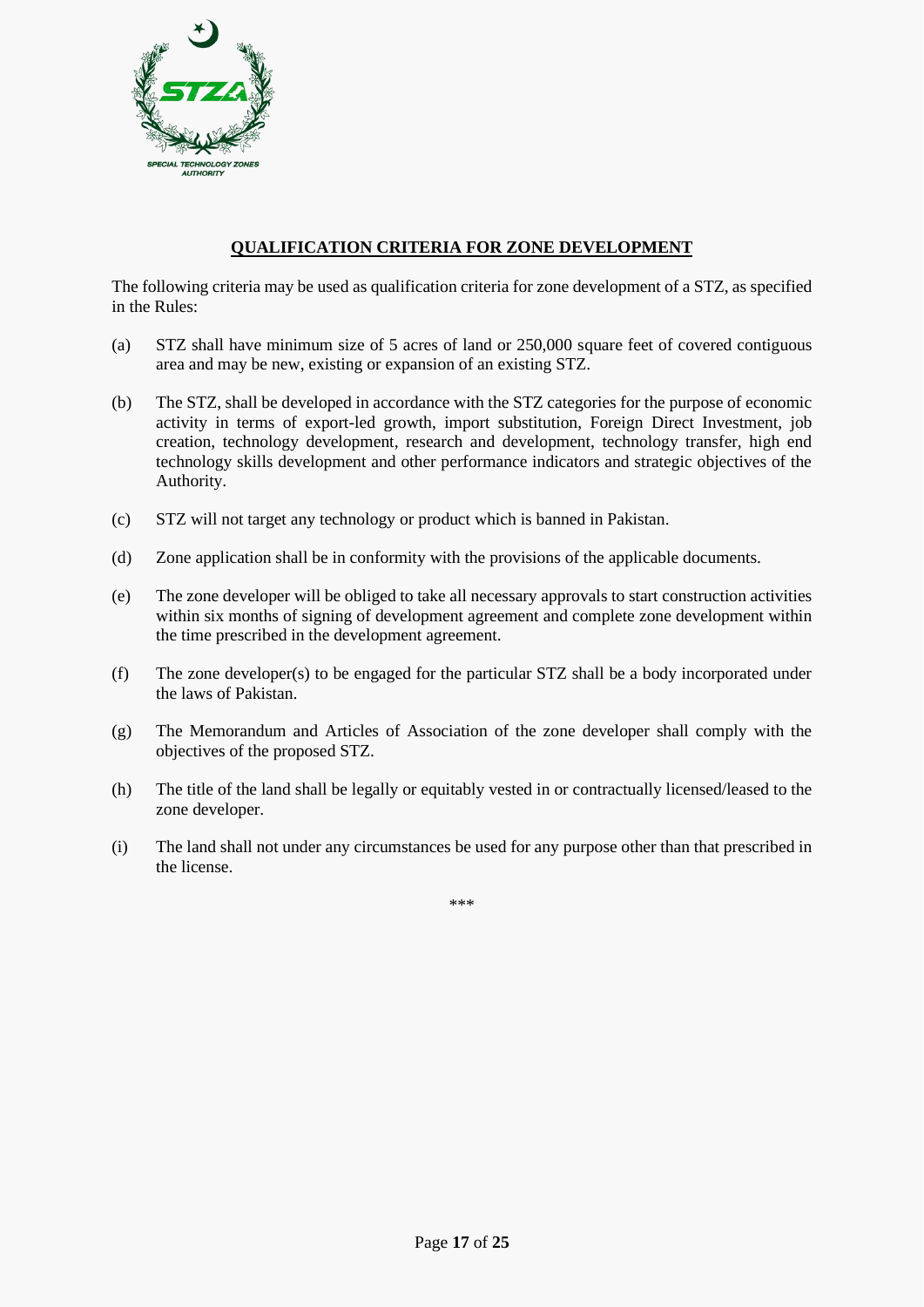

#### **APPROVAL CRITERIA FOR ZONE ENTERPRISES**

The following criteria may be used for approval of applicant as a zone enterprise of a STZ, as specified in the Rules:

- (a) The zone enterprise shall be a legal entity as defined in the Rules.
- (b) The entity should have the aim and object of producing IT, technology related goods, products, software, applications, processes, services, education, training and or development of human resources in the technology sectors.
- (c) The entity should have the aim and object of promoting local IT, technology skills development, industrial up-gradation, technology transfer, local content manufacturing based on utilizing domestically manufactured goods and or domestically supplied services.
- (d) The entity shall demonstrate a clear commitment to engaging and hiring, as much as possible, local technical resources, local STEM (Science, Technology, Engineering and Mathematics) talent, and or local R&D personnel in its operations.
- (e) The entity should be committed to patenting its inventions and innovations in process, machines, articles of manufacture, composition of matter as well as any improvements to any of the aforementioned. Entities with patents in their chosen field or domain of operations shall be preferred.
- (f) The foreign zone enterprises may transfer the technology to the local companies.
- (g) Every zone enterprise shall commit to train, at its own cost, youth including fresh University graduates with undergraduate and graduate degrees, students with any education level every year, in the latest cutting-edge technologies to the level that they can be gainfully employed by either themselves or are employed by other national and international companies in Pakistan or abroad.
- (h) Any other criteria as may be prescribed for a particular zone by the Approvals Committee from time to time.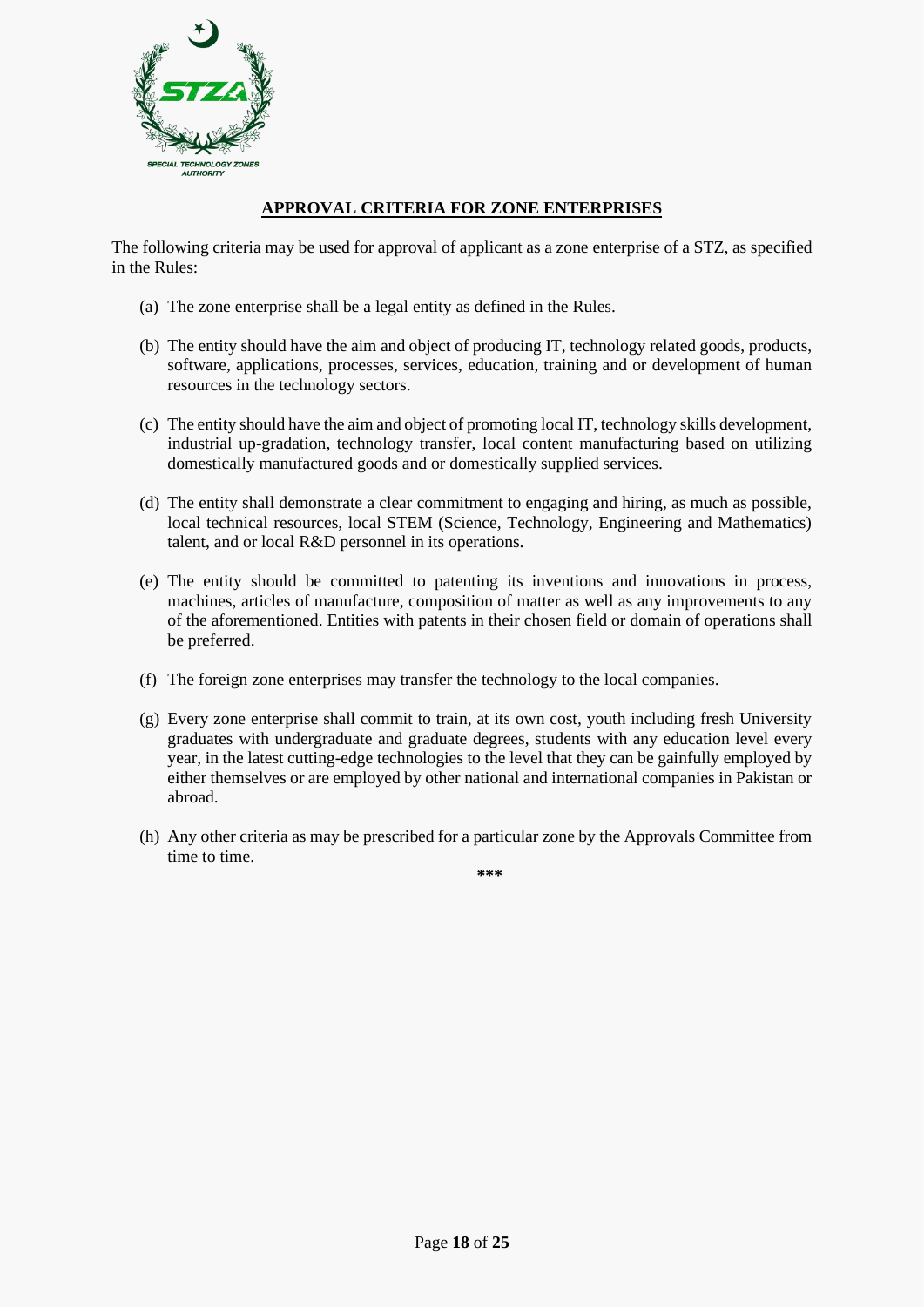

#### **ANNEXURE D**

#### **GUIDELINES FOR PREPARING THE BUSINESS PLAN**

An Applicant for Zone Developer license is encouraged to follow these guidelines while preparing the Business Plan for the proposed project. Please note that the structure given below is generic and provided only for facilitation and guidance. The Applicant may add further sections to make its case strong and convincing.

#### **1. Cover Page:**

Clearly state the name, address, website and logo of the organization, company, consortium, or enterprise, as applicable.

#### **2. Table of Contents:**

List all the key headings and subheadings with correct page numbers in this section.

#### **3. Company and Sponsors Profile:**

In this section, kindly specify the main line of your current business. Highlight all the key milestones of the company's development till date, and the strategic plans for the next 5 years. This section should also cover the purpose of the business plan, your expertise and services, previous track record, experience and completed projects, list of clients, resumes of directors, senior management and key employees, and other relevant items.

#### **4. Mission and Vision Statement:**

Describe your mission and vision for doing business as a zone developer, and the technology business in the STZ as a Zone Enterprise, if applicable, and clearly demonstrate the objectives of applying to STZA.

#### **5. Proposed Business Structure:**

Describe in detail the facility, management, and organizational structure of the proposed project. Also include the structure of the company in terms of executive leadership, management, current number of employees, future staffing requirements and the physical operational requirements to operate the proposed project. Outline the key personnel in the company and any relevant experience/ training they have that relates to the business of a co-zone developer. This should also be accompanied by a SWOT analysis of the business plan.

#### **6. Market Demand Assessment**

Provide an overview of the key competitors, locally and globally, for the proposed project. Also provide a market analysis including market trends, target markets and customers for the proposed project. This should also include the suitability of the proposed project to support the targeted technological sectors and the required infrastructure and amenities.

#### **7. Sales and Marketing Plan:**

Specify your sales and marketing strategy for reaching local and international zone enterprises and other stakeholders of the proposed project and describe how the strategy will help in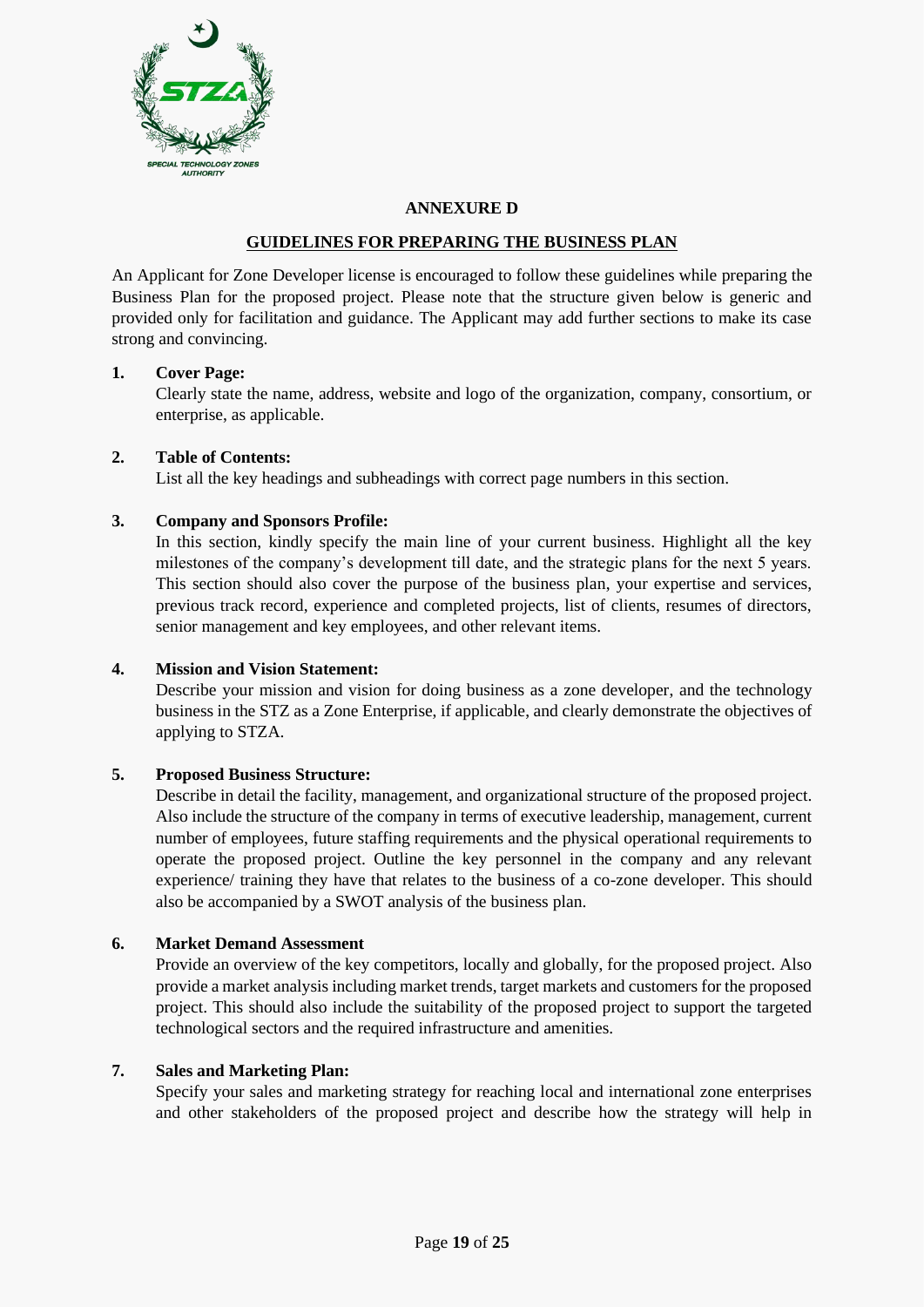

achieving the objectives of STZA. Also provide an estimated sales forecast for the first five years of operations of the proposed project.

#### **8. Economic Impact Analysis and Operational Plan:**

A Zone Developer is required to create a zone plan that attracts industry, academia and government, in the triple helix model, to create a technology eco-system within the zone. Accordingly, through the Applicant's plans for the zone, the Applicant is requested to provide the following information in the form provided below to demonstrate how the Applicant aims to fulfil the core strategic objectives of STZA:

Accordingly, through the Applicant's plans for the zone, the Applicant is requested to provide the following information in the form provided below to demonstrate how the Applicant aims to fulfil the core strategic objectives of STZA:

In case the tenants (prospective Zone Enterprises) are already known, please note that this information will also be obtained from them and aggregated by STZA to form an overall economic impact assessment of the Zone Developer and the overall STZ.

| <b>STRATEGIC OBJECTIVES</b>                                                                                                                                                                                                                                 |                     |                                                                                                                                                                                                   |  |
|-------------------------------------------------------------------------------------------------------------------------------------------------------------------------------------------------------------------------------------------------------------|---------------------|---------------------------------------------------------------------------------------------------------------------------------------------------------------------------------------------------|--|
| S. No                                                                                                                                                                                                                                                       | <b>Type</b>         | Applicant is requested to specify details                                                                                                                                                         |  |
| 1                                                                                                                                                                                                                                                           | $Investment - FDI$  | [insert] In USD;<br>For Year-1,2,3,4,5 (separate figures)                                                                                                                                         |  |
| $\overline{2}$                                                                                                                                                                                                                                              | Investment<br>Local | [insert] In PKR;<br>For Year-1,2,3,4,5 (separate figures)                                                                                                                                         |  |
| 3                                                                                                                                                                                                                                                           | <b>Job Creation</b> | [insert] In Number of Total Jobs Created;<br>For Year-1,2,3,4,5<br>Please bifurcate by category as applicable, <i>i.e.</i> ,<br>Management, Engineers, Technicians, Support<br>Staff, Labor, etc. |  |
| The remaining requirements in this table from serial numbers 4 till 9 are only applicable on those<br>Applicants that will also use space in the building for their own technology business as a Zone<br>Enterprise and are submitting a Joint Application. |                     |                                                                                                                                                                                                   |  |
| $\overline{4}$                                                                                                                                                                                                                                              | <b>Exports</b>      | [insert] In USD;<br>For Year-1,2,3,4,5 of Commercial Operations                                                                                                                                   |  |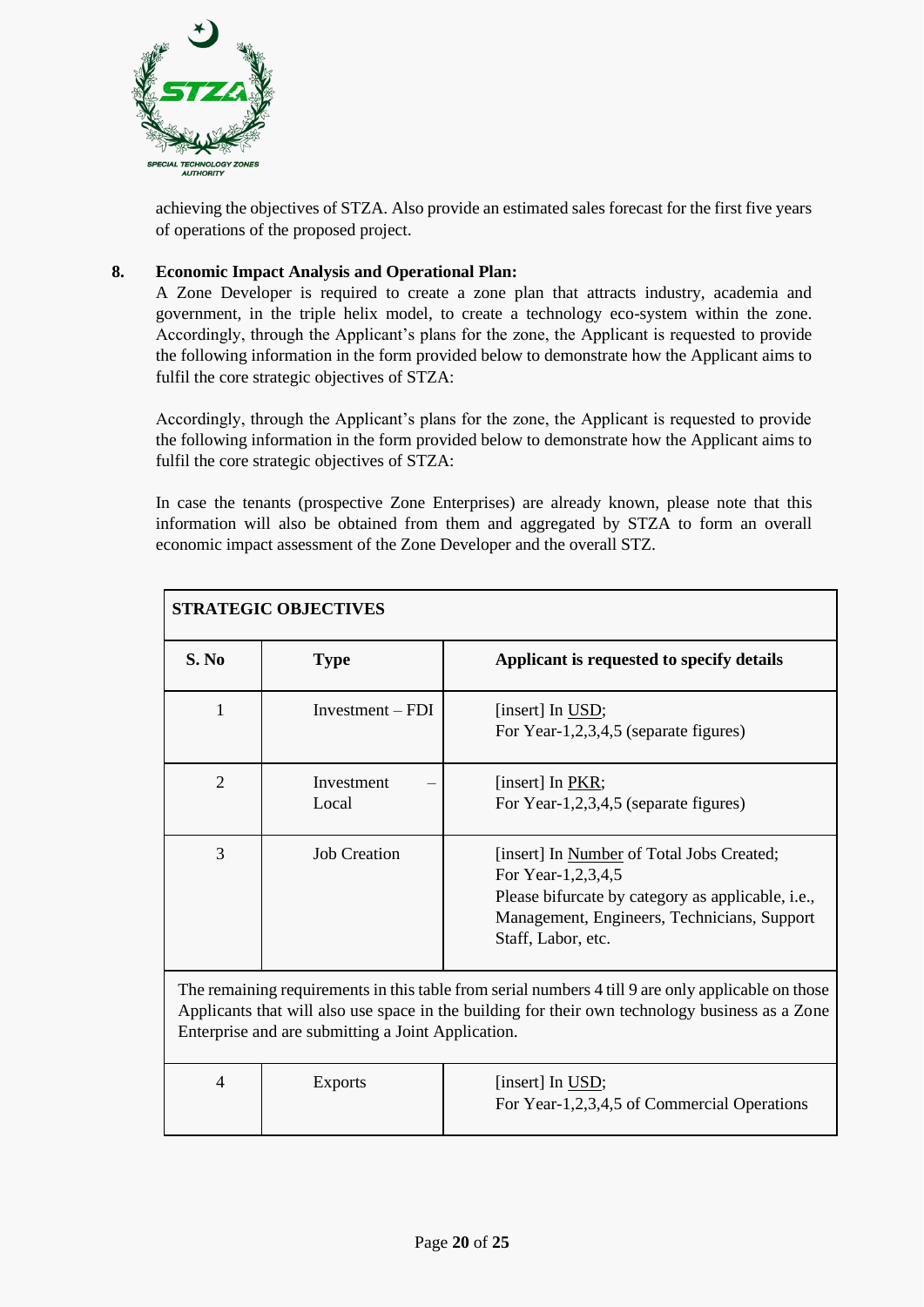

|                | <b>STRATEGIC OBJECTIVES</b>      |                                                                                                                                                                                                                                                                                |
|----------------|----------------------------------|--------------------------------------------------------------------------------------------------------------------------------------------------------------------------------------------------------------------------------------------------------------------------------|
| S. No          | <b>Type</b>                      | Applicant is requested to specify details                                                                                                                                                                                                                                      |
| 5              | Import<br>Substitution           | [insert] In USD;<br>For Year-1,2,3,4,5 of Commercial Operations                                                                                                                                                                                                                |
| 6              | Human<br>Capital<br>Development  | [insert] In Number of Total Certifications;<br>For Year-1,2,3,4,5<br>Please indicate estimated total value of<br>certifications                                                                                                                                                |
| $\overline{7}$ | Technology<br>Transfer           | [insert] In Number of Technologies Transferred;<br>For Year-1,2,3,4,5<br>Please indicate list of technologies intended to<br>be transferred immediately and new<br>technologies introduced                                                                                     |
| 8              | $R&D - Budget$                   | [insert] In USD;<br>For Year-1,2,3,4,5<br>The R&D Budget should be a fraction of total<br>investment $(FDI + Local)$ intended to be<br>invested in development of new products,<br>software, services, etc.                                                                    |
| 9              | $R&D$ – Existing<br>IP Portfolio | [insert] In Number of Total Intellectual Property<br>Rights (IPRs)<br>The applicant is requested to specify categories<br>(utility patent, industrial design, copyright,<br>trademark, etc.) as well as status (whether filed<br>or awarded) and jurisdiction (country or PCT) |

For all claims, please provide supporting documentation in this section. For example, if investments (FDI or local) are claimed, please show capability to invest. This may be shown via equity of own company, via equity of partners along with letters of support, via IPO evaluation, and alike. For future years, projections may be shown in case of investments, exports, etc.

Sensitivity analysis of changes in key variables and drivers on project viability should be added here.

An operational plan should also be included relating to the proposed business, academic and commercial activities mix for the Applicant's proposed project, to ensure that an ideal mix is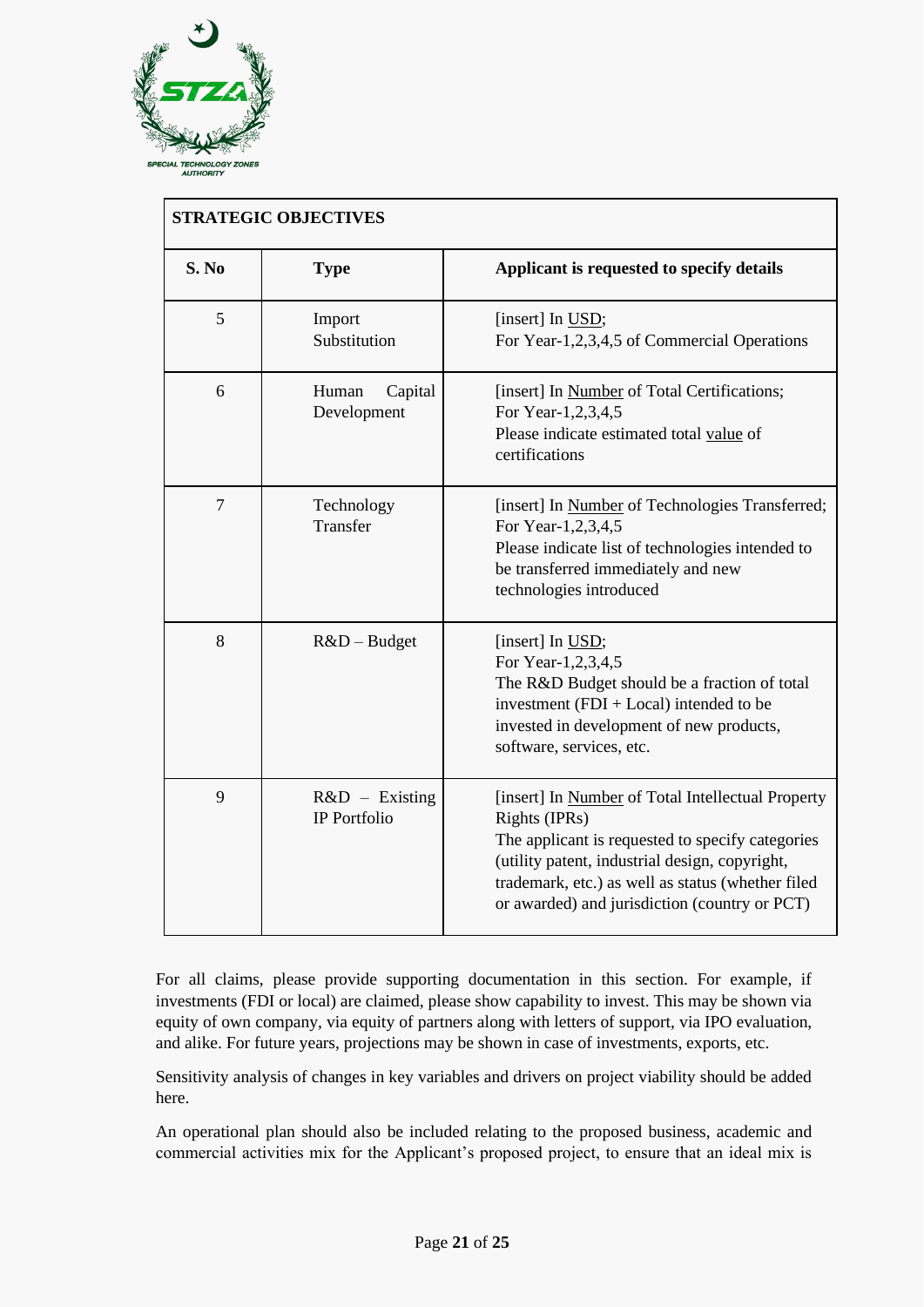

created for commercial activity as well as research, technological consultations, training for startups, small and medium-sized enterprises, and opportunities on technology transfer and international cooperation. The operational plan should also outline the facilities to be provided by the Applicant including amenities and general services.

#### **9. Design and Construction:**

The Business Plan should include preliminary architectural drawings and proposed lay out plans for the development on the proposed project. Details should also be provided for the proposed construction plan and schedule, along with any infrastructure or other support that may be required from STZA.

#### **10. Growth Plan:**

In this section, outline the intended future development and growth plan of the proposed project including but not limited to future development plans, research  $\&$  development activities, new market entrance, technology transfer, new hiring requirements, potential funding sources etc. The plan should also highlight the sustainability and expansion strategy of the proposed project.

#### **11. Land Plans:**

The Business Plan should include details regarding the land requirement of the Applicant in acres, land use plan and matrix, proposed development and infrastructure requirements, and utilities requirements.

#### **12. Financial Plan and Projections:**

The Business Plan should include detailed projected financial statements including income statement, balance sheet and cashflows for the initial five years of the proposed project. The assumptions and drivers supporting the revenues, costs and other items should be clearly and accurately listed in the document. The plans must include profitability and return on project KPIs e.g., NPV, IRR etc. It is mandatory that the business plan is reviewed and examined by an independent financial expert with evidence attached in the form of an expert report.

#### **13. Funding and Investment Strategy:**

The Business Plan should include a detailed funding plan and evidence of the sources of income that will be utilized by the Applicant including potential risks. The funding plan should also include the proposed rental/leasing plans for the land in relation to the zone enterprises and other general service providers. It should also include the investment strategy of the Applicant.

#### **14. Critical Risks to the Plan including Mitigation Steps:**

Describe critical risks faced by the Applicant (both current and in the future). Examples include internal characteristics, uniqueness, investment, external characteristics, customer availability, technical obsolescence, operational obstacles, regulatory barriers, competition etc. The risk mitigation should be clearly mentioned against each identified risk.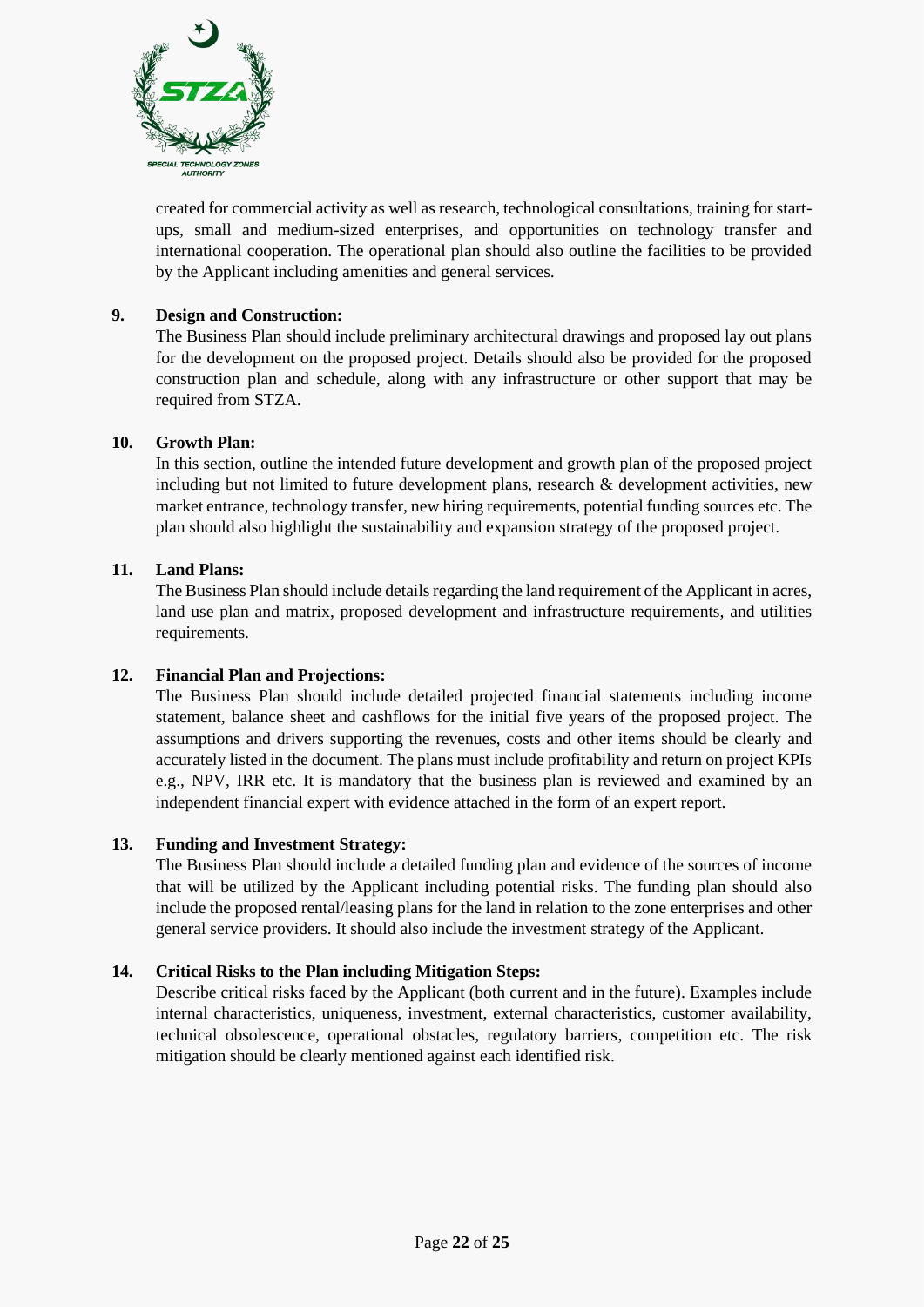

#### **15. Legal & Regulatory Approvals:**

Provide details regarding the legal structure of the Applicant. Also include the list of approvals required for the development and operation of the proposed project in line with the regulatory requirements of STZA, and other applicable authorities.

#### **16. Assistance Required:**

Provide a short paragraph or list of areas where you require support from the government and regulatory authorities through STZA.

#### **17. Additional Information:**

Attach plans, diagrams, research or any other relevant documents which support your Business Plan.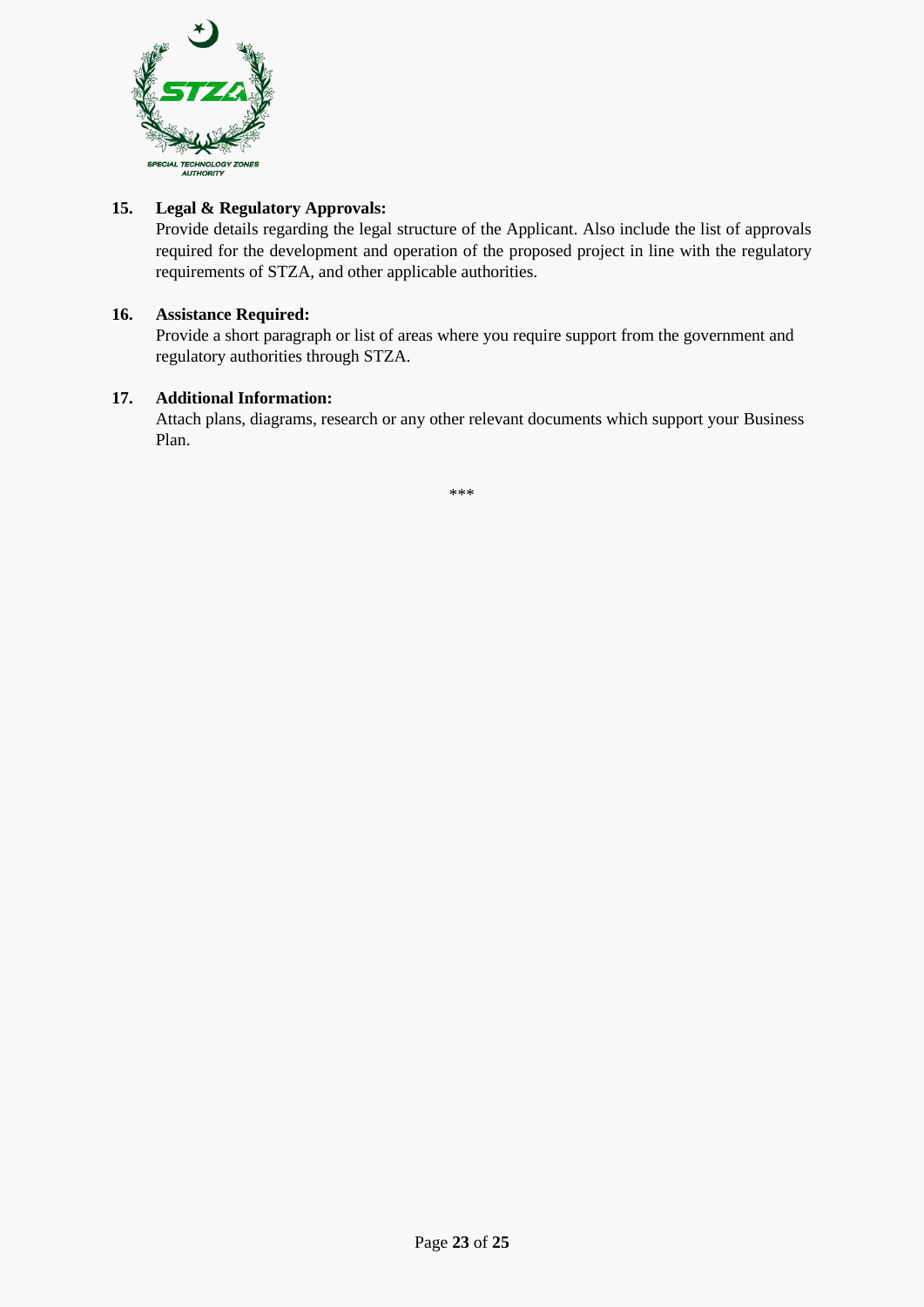

#### **ANNEXURE E**

#### **PAYMENT GUIDELINES**

#### **Zone Developers:**

An Applicant for a Zone Developer License is required to pay the prescribed Application Fee to STZA before submission of the Application, and attach the proof of payment in respect thereof with the Application. An application will not be processed without receipt of the Application Fee by STZA. Please note that the Application Fee shall be non-refundable.

The Application Fee for a Zone Developer License is PKR 800,000/-.

Other applicable fees and charges in relation to a Zone Developer License may include land lease schedule of charges, license fee, development fee, management fee, and renewal fee, which will be notified by the Authority in due course and updated on the website. STZA reserves the right to revise the applicable fees and charges at any time, subject to prior notification on STZA's website.

#### **Joint Application – Zone Developer and Zone Enterprise:**

In case of Zone Developers applying for Zone Enterprise status as well through a Joint Application, the Applicant shall make payment for Application Fee for a Zone Developer License as given above, and Application Fee for a Zone Enterprise License.

The Application Fee for a Zone Enterprise License depends on the size or stage of the Zone Enterprise as well as the category (or type) of the Zone Enterprise. These fees go towards application processing and are non-refundable.

| Size / Stage of Zone<br><b>Enterprise</b> | <b>Number of Employees or</b><br><b>Revenue (PKR)*</b> | <b>Application Fee in</b><br><b>PKR</b> |
|-------------------------------------------|--------------------------------------------------------|-----------------------------------------|
| <b>Startups</b>                           | Employees 1-20<br>Revenue $\langle$ PKR 500 Mn         | PKR 16,000/-                            |
| <b>SMEs</b>                               | Employees 21-250 Revenue<br>PKR 500-1000 Mn            | PKR 160,000/-                           |
| <b>Large Enterprises</b>                  | Employees 251-1000<br>Revenue PKR 1-16 Bn              | PKR 480,000/-                           |
| <b>Anchor Tenants</b>                     | Employees $1000+$<br>Revenue > PKR 16 Bn               | PKR 800,000/-                           |

(\*) For decision of category, whichever is higher among number of employees or revenue is taken. The number of employees or revenue figures are taken as per global footprint of enterprises, if local operational statistics do not reflect the complete view of the operations of the applicant.